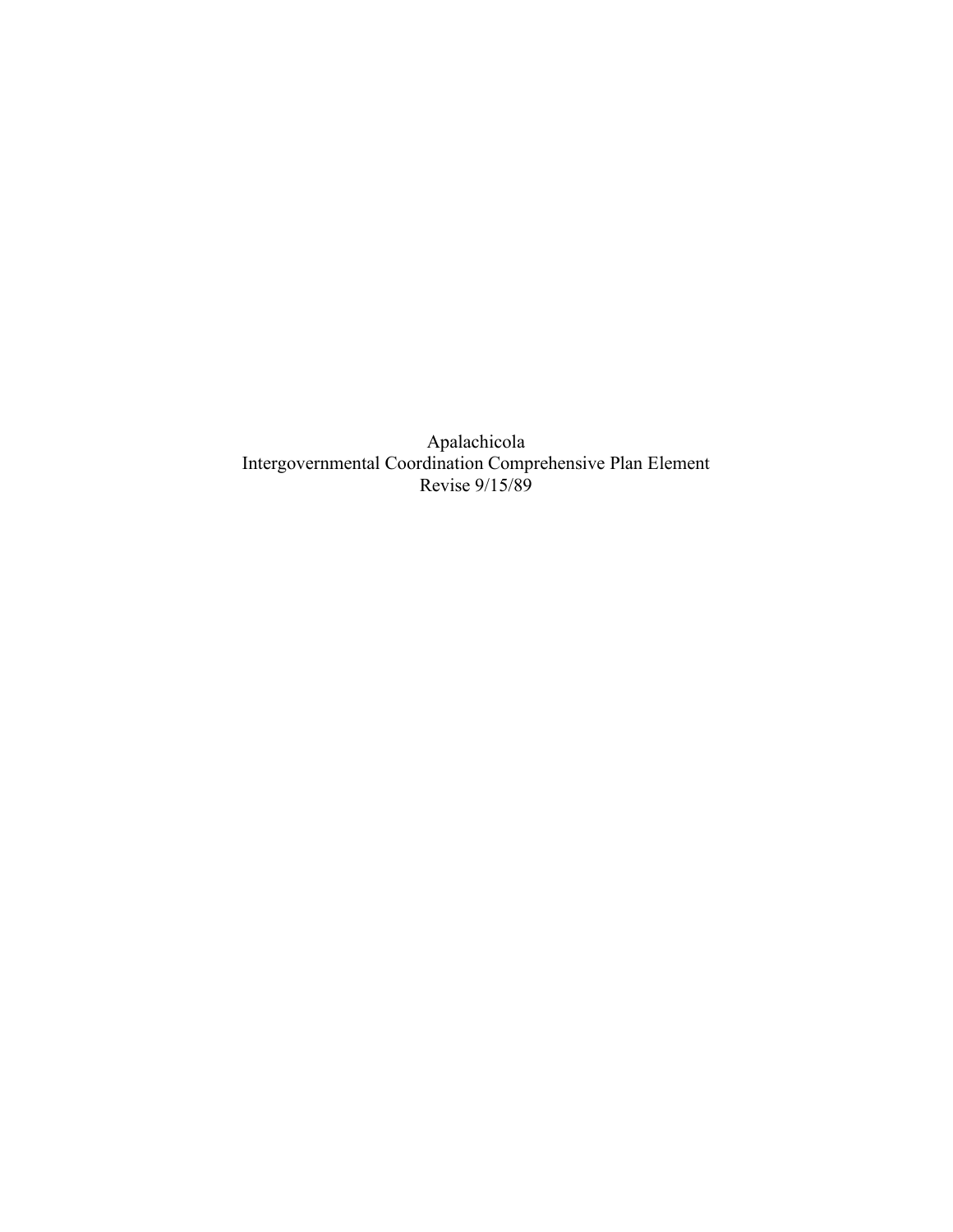- I. Introduction
- II. Inventory
	- A. Apalachicola
	- B. Franklin County
	- C. Regional
		- 1. Apalachee Regional Planning Commission
		- 2. Northwest Florida Water Management District
	- D. State
		- 1. Governor's Office of Planning and Budgeting
		- 2. Florida Department of Transportation
		- 3. Department of Community Affairs
		- 4. Department of Environmental Regualtion
		- 5. Department of Natural Resources
		- 6. Apalachicola National Estuarine Research Reserve
		- 7. Department of Helath and Rehabilitative Services
	- E. Federal
		- 1. U.S. Army Corps of Engineers
		- 2. U.S. Department of Commerce
	- F. Quasi Government & Civic Organizations
		- 1. Resource Planning & Management Committee
		- 2. Franklin County Economic Develement & Tourism Co
		- 3. Civic Groups
	- G. Other
		- 1. Florida Power and Light Company
- III. Analysis
	- A. Interlocal mechanisms
	- B. Analysis by Element
		- 1. Future Land Use
		- 2. Traffic Circulation
		- 3. Housing
		- 4. Infrastructure
		- 5. Conservation
		- 6. Recreation/Open Space
		- 7. Capital Improvements
- IV. Goals, Objectivies, and Policies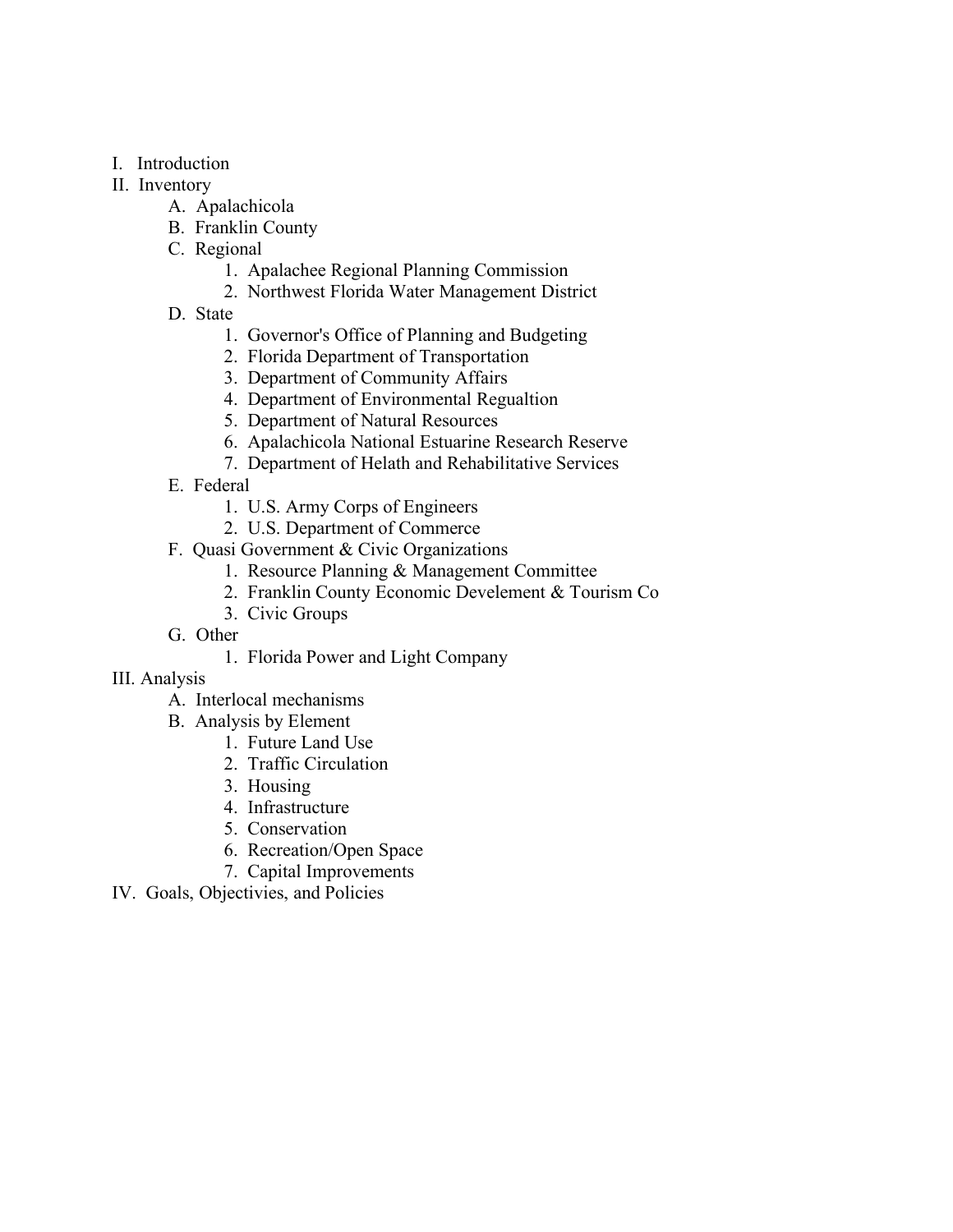# INTERGOVERNMENTAL COORDINATION ELEMENT

#### Introduction

The purpose of this element is to formulate improved coordination processes among adjacent local governments and with local, regional, state, and federal agencies. Very often, planning and management responsibilities fall under the jurisdiction of several agencies. The effective implementation of federal, state, regional, and local planning policies requires: 1) the identification of all agencies with which the local government must coordinate, 2) a thorough understanding of the roles of each agency and that of the local government, and 3) 'the creation of adequate intergovernmental coordination mechanisms to carry out policies.

This element is divided into three sections. The first section identifies the public and quasipublic entities which have some service or regulatory responsibility within the jurisdiction of the City of Apalachicola. It includes a description of the coordination mechanisms between the City and each of these entities, including the nature of the relationship and the office with primary responsibility of coordination.

The second section analyses the effectiveness  $\sigma \pm \sim$  these coordination mechanisms as they relate to specific issues 'dentified in the other elements oi this comprehensive plan. ch issure is analyzed according to the requirements of Chapter -5, F. A. C. , identifying problems and needs and recommending solutions.

The goals, objectives, and policies developed through the inventory and analysis sections of this element constitute the third section. The goals, objectives, and policies shall be adopted by the City of Apalachicola as part of the comprehensive plan. The inventory and analysis sections are designed to be informally updated as necessary.

#### II. INVENTORY

The following narrative describes the utilities and the primary county, state, and federal agencies operating in the City.

## A. Apalachicola

The City of Apalachicola, the Franklin County seat and major population center (approx. 2,600 persons), is also the major commercial land transportation center for the County. The City is located on Highway 98 at the mouth of the Apalachicola River. It is governed by a Mayor and four Commissioners. The City employs 32 people in the following departments:

- 1. Water, Sewer, and Drainage
- 2. Police
- 3. Fire
- 4. Parns and Recreation
- 5. Finance and Administration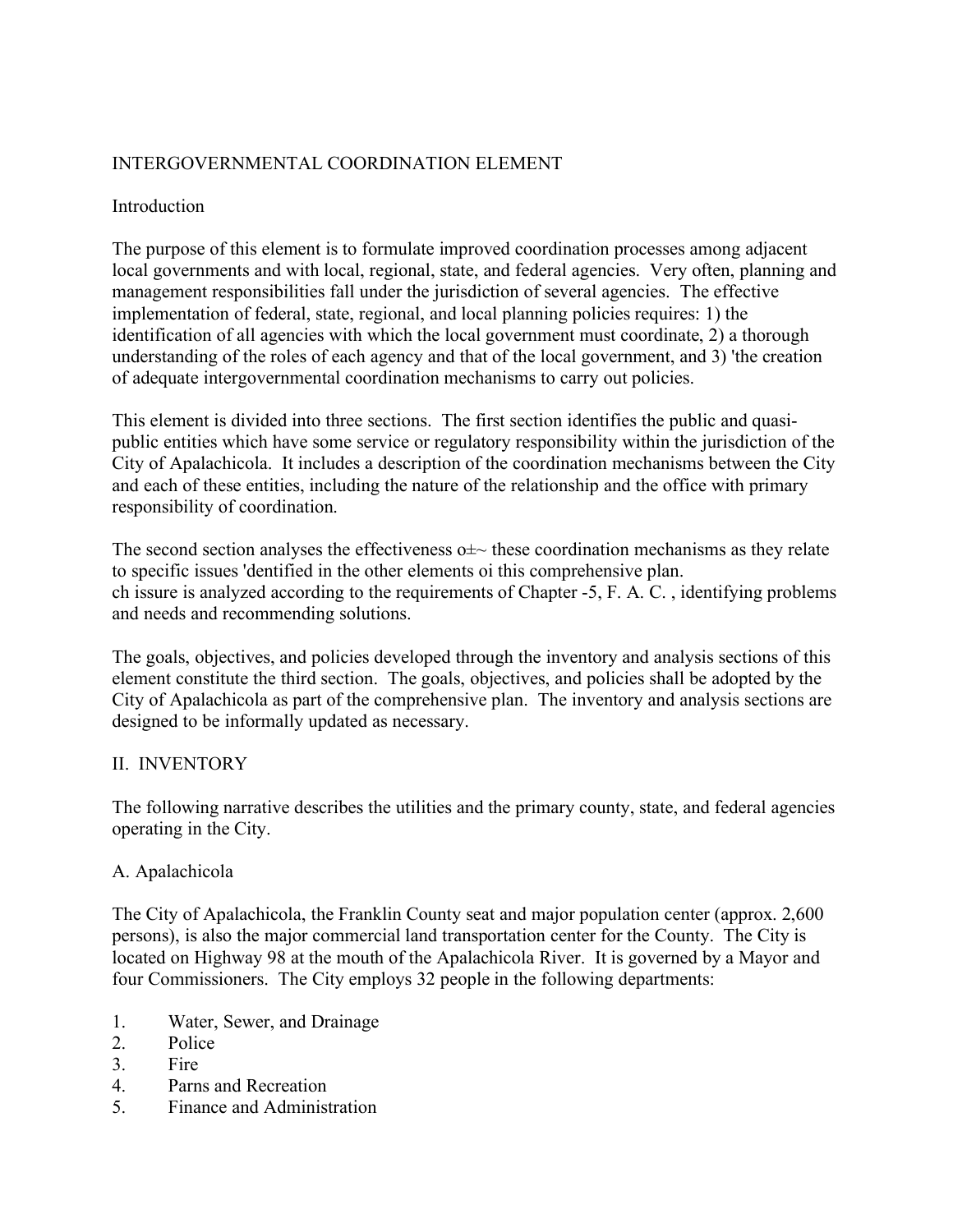## b. Planning

#### B. Franklin County

Franklin County is governed by a Board of five County Commissioners elected by district. The Commissioners along with the other constitutional officers of the County form the County government. The County government has jurisdictional responsibility for the unincorporated area as granted within the Constitution of the State of Florida.

The City of Carrabelle is the only other municipality in the County. With a Population of approximately 1,3OO, it is located on Highway 98 at the mouth of the Carrabelle River.

#### C. Regional Agencies

#### 1. Apalachee Regional Planning Council

Apalachicola is located within the Apalachee Regional Planning Council region, a nine county area in the central Florida panhandle. The Council provides certain planning and technical assistance functions. The City is a member of this association of local governments. The Regional Planning Council office is located in Blountstown. The Apalachee Regional Planning Council is charged with the preparation of a Comprehensive Regional Policy Plan pursuant to Chapter 186, Florida Statutes. The Comprehensive Regional Policy Plan provides regional issues, goals, policies, and standards which further the goals and policies, and standards of the State of Florida Comprehensive Plan. The updated local government comprehensive policies, and standards of the .Comprehensive plans must be consistent with the issues, goals, policies and standards of the Comprehensive Regional Policy Plan.

The Regional Planning Council also reviews Developments of Regional Impact pursuant to Chapter 380, Florida Statutes. The Regional Planning Council's primary function is to determine the positive and negative impacts of the proposed development and prepare an advisory report with recommendations to the local governments affected by the development.

In addition, the Regional Planning Council is responsible for the reviewing all applications for federal domestic assistance when the federal program requires areawide clearinghouse review. This proposed project is in coriformance with regional and local plans and programs. The ultimate objective of this process is to provide for intergovernmental coordination between local, state, and federal agencies.

#### 2. Northwest Florida Water Management District

The Northwest Florida Water Management District was established by the Water Resources Act of 1972. This district is governed by a board appointed by the Governor. The Water Management District office is located on Highway 90 between Tallahassee and Qulncy. At this time, the District's responsiblities Include water resource planning and permitting for some specific uses, well drilling. and surface water storage.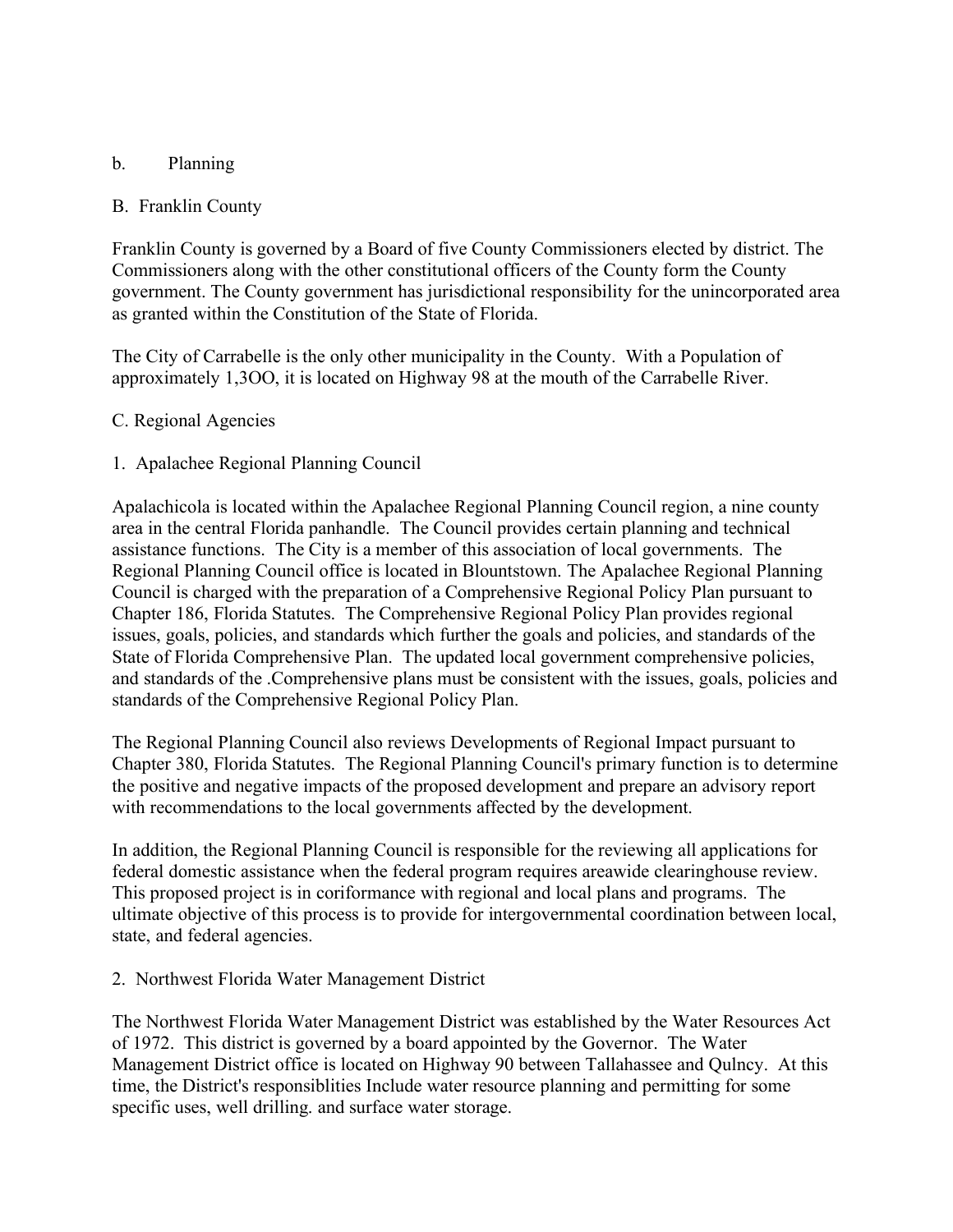The District is currently developing a management plan for the Apalachicola river and Bay, a task which is part of the SWIM program (Surface Water Improvement and Management). The plan will consider the whole Apalachicola River drainage basin and will recommend both land and water use management strategies for maintaining the integrity of the basin and bay. The goal is to manage the Apalachicola system in such a manner as to preserve and/or maintain the natural resources. Local government will play an integral role in this program but it will be some time before the Water Management District proposes a specific regulatory approach.

## D. State Agencies

1. Governor's Office of Planning and Budgeting

The Governor's Office of Planning and Budgeting is responsible for reviewing all applications for federal domestic assistance when the federal program requires state clearinghouse review. The purpose of this review is to insure that the proposed project is in conformance with state plans and programs. The ultimate goal of the review process is to provide for intergovernmental coordination between local, state and federal agencies.

The Governor's Office of Planning and Budgeting is responsible for preparation of the State of Florida Comprehensive Plan which provides state-wide goals and policies with which all local and regional comprehensive plans must be consistent.

Most of Franklin County, including Apalachicola, has been designated by the state as an area of critical state concern. The Governor and Cabinet, sitting as the administration commission,' approve all changes in land development regulation adopted by any local government within the critical area. (See Department of Community Affairs.)

#### 2. Florida Department of Transportation (FDOT)

The Florida Department of Transportation is responsible for planning, constructing and maintaining the State road system. The central office is located in Tallahassee and the County office is locacted in Carrabelle. Given the close relationship and interdependence between land use and trasportation, the coordination of local and state transportation plans is important. The FDOT regulates access to State roads. Before new development may have access to a State road the developer must present plans for review to the Department. It also may influence drainage in new developments adjacent to State roods by 11 regulating the amount of stormwater runoff which may be allowed to flow into the roadside ditches. New developments which expect to increase the amount of runoff to the drainage system of a State road must submit a drainage plan for review to the Department.

3. Florida Department of Community Affairs

The Florida Department of Community Affairs (DCA) is the designated state land planning agency. Located in Tallahasse, the DCA -has been assigned the responsibility of reviewing local comprehensive plans to determine if such plans are consistent with Chapter 163, Florida Statutes,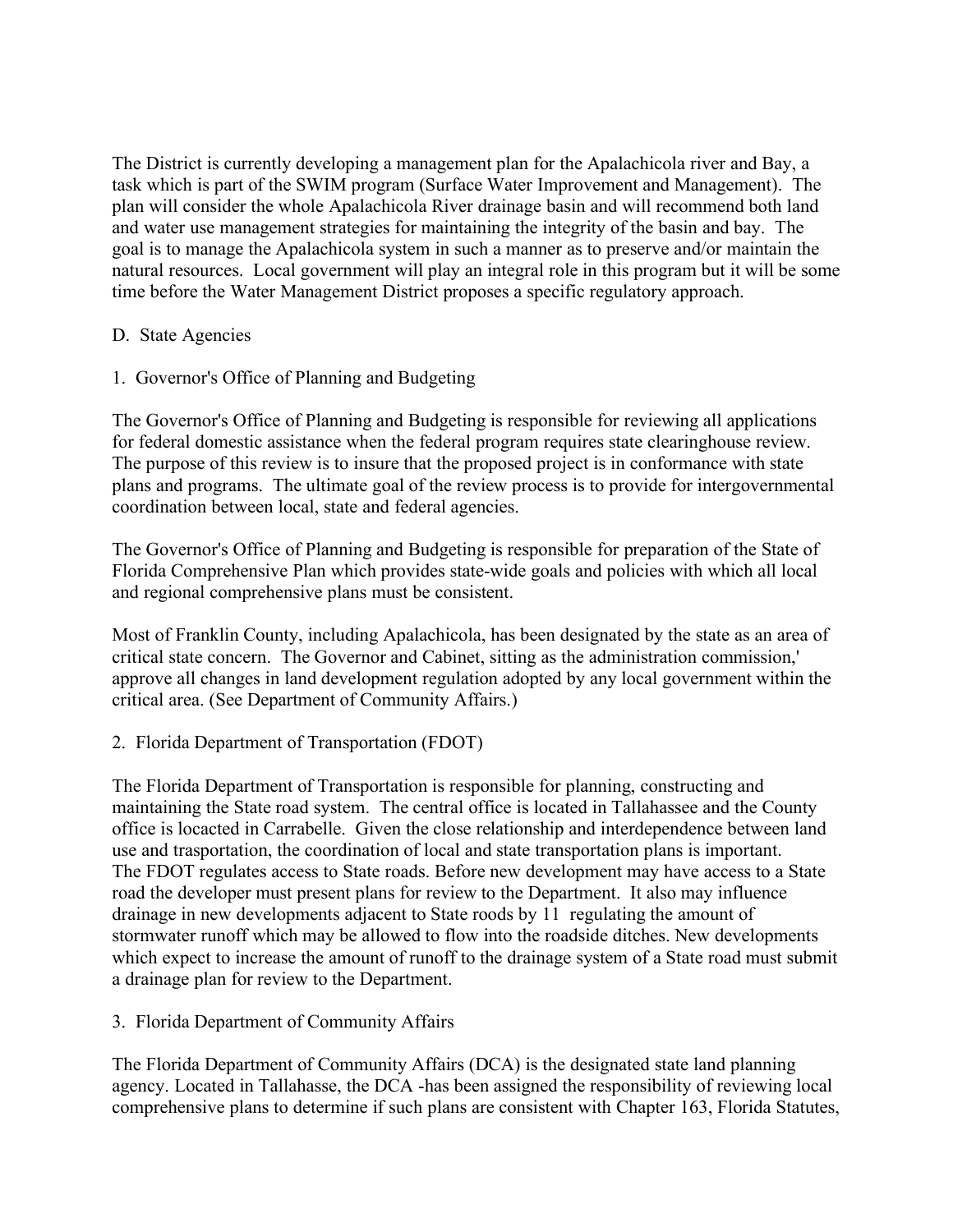the Comprehensive Regional Policy Plan and the State Comprehensive Plan must be provided for this purpose to the DCA prior to the plan's adoption.

As the state land planning agency, DCA is responsible for carrying out the mandates of Chapter 380.555, F.S., designating the Apalachicola Bay Area of critical state concern. DCA reviews all development orders issued in the critical area and assists the City as well as Carrabelle and Franklin County in enacting adequate land use regulations. If DCA believes the Cities or the County have erred in issuing a development order it can appeal the decision to the Governor and Cabinet sitting as the Administration Commisssion. (The Commission must also approve all land development regualtions . )

Removal of the designation at; an area of critical state.concern can take place when the local land development rugualtionc and comprehensive plans are deemed adequate to protect the Apalachicola Bay Area and the requirements of Chapter 380, F.S., have been met. The DCA plans to recommend repeal of the designation in December, 1989.

4. Florida Department of Environmental Regulation

The Florida Department of Environmental Regualtion- (DE'R) is primarily a permitting organization with respect to environmental quality. Plans and management strategies for achieving air and water quality goals have been set both at the federal and state levels. Many of these programs strive to maintain or improve air and water quality by regulating the discharge of pollutants into water and air. Dischargers must receive permits from DER.

5. Florida Department of Natural Resources

The Florida Department of Natural Resources (DHR) is charged with the administration, supervision, development, and conservation of Florida's natural resources. The DNR is responsible for determining the position of the coastal construction line and for issuing building permits for development occuring seaward of the line.

DNR enforces the marine Fisheries Commission rules and regulations. The Commission is responsible for fishery supervision throughout the state, and its policies are especially felt in Franklin County and Apalachicola where the fishery Industry constitutes a large share of the local economy.

City Land Development Regulations, adopted subsequent to ACSC designation, support Commisssion goals of bay resource protection, although no formal interaction between the City and the Commission occured.

6. Apalachicola National Estuarine Research Reserve

The Apalachicola National Esturaine Research Reserve (ANERR), located adjacent to Apalachicola, encompassess 193,758 acres and is the largest Reserve in the National Estuarine Reserve Research System. The Reserve was established in September 1979, as a cooperative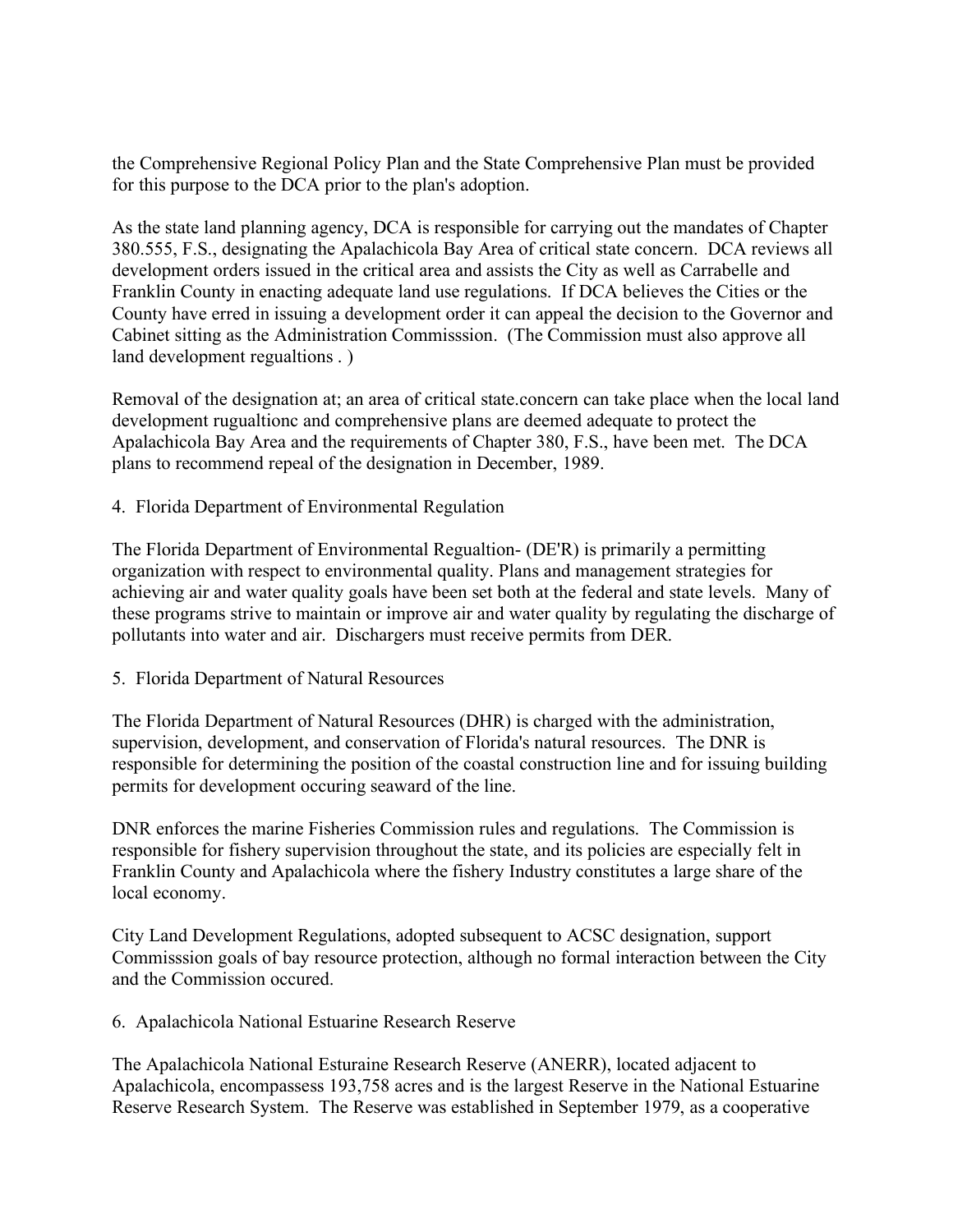effort between local, state and federal governments under the Federal Coastal Zone Management Act. The Reserve is administered by the Florida Department of Natural Resources. The major objective of the ANERR are research and education. The Apalachicola Reserve coordinates the myriad' of research activities in the area and assists in funding and logistical research information into an education program designed for school curricula and the general public. The Reserve also servies as a field laboratory where scientists can study naturally functioning systems.

7. Florida Department of Health and Rehabilitative Services

The Department of Health and Rehabilitative Services (HRS), through the Franklin County Health Department, issues permits for septic tanks and inspects their placement. HRS is also responsible for Implementing programs for elderly housing, energy assistance, food stamps, disabled and the homeless, and alcohol and drug abuse counseling.

8. Florida Game and Freshwater Fish Commission

The Commission is involved with a number of programs in Franklin County. They are concerned with threatened and endangered species management, commenting on dredge and fill permits, and reviewing appropriate parts of Developments of Regional Impact.

9. Department of Highway Safety

The Department is responsible for vehicle registration and driver's liscense inpections.

10. Florida Department of Insurance

The Deportment communicates on a regular basis with the constitutional officers of the County. The Department operates, in a wide ranging field mostly removed from the impact of comprehensive planning.

11. Florida Department of State

The Department records and approves changes in the County's Land Development Regulations while the County is designated an area of critical state concern.

E. Federal

1. U.S. Army Corp of Engineers

The U.S. Corps of Engineers regulates dredge and fill activities in waters and wetlands under federal legislation. Authorization to engage in dredge and fill is contingent upon receiving approval from the Corps, as well as the Florida Department of Environmental Regulation and Natural Resources.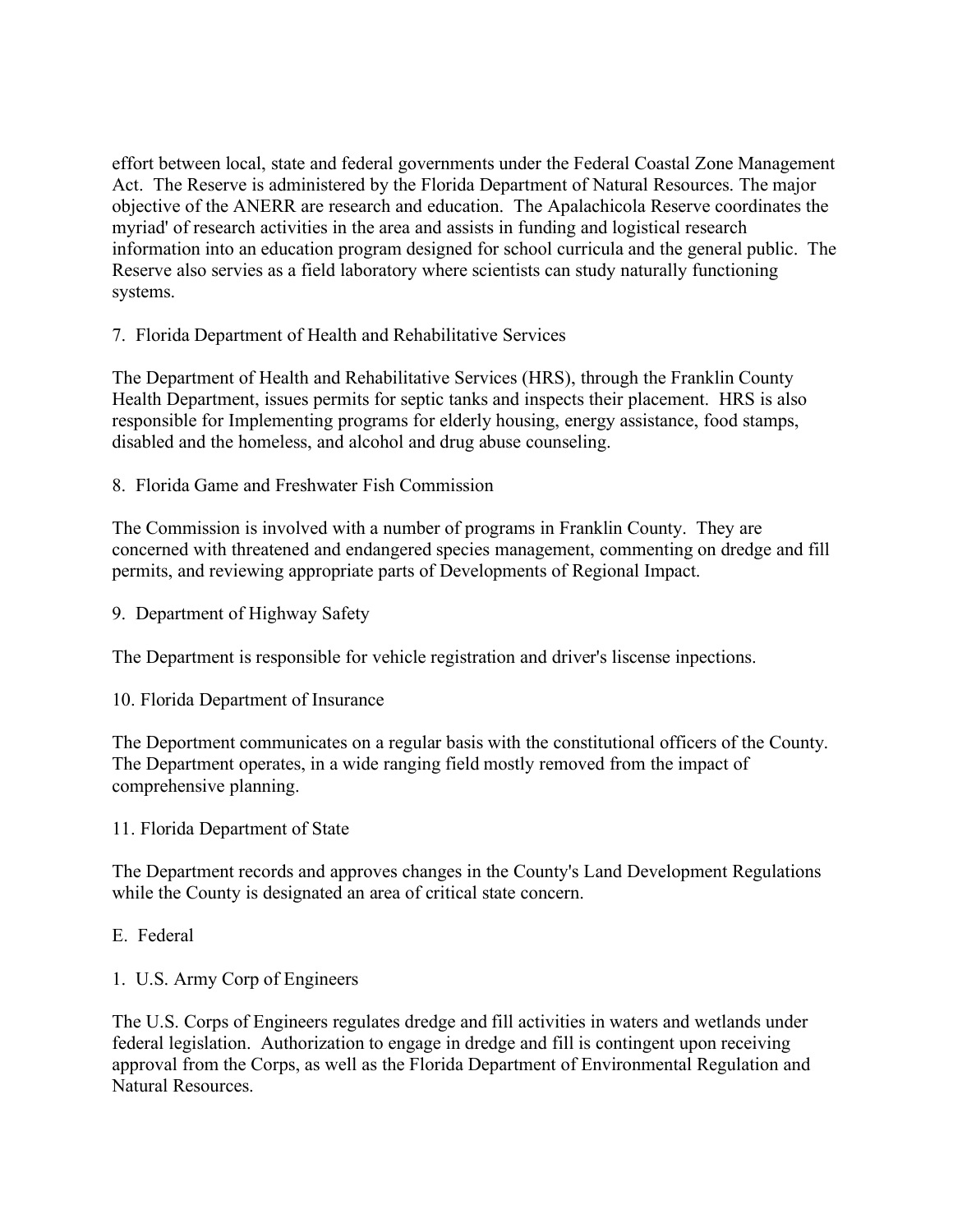The Corps of Engineers field office serving the Apalachicola area is located in Panama City. The District headquarters are in Jacksonville.

#### U.S. Department of Commerce

In addition to coordinating census and population information with the City Clerk, the Commerce ''Department maintains two active agencies within Franklin County: the National Marine Fisheries Service and the National Oceanic and Atmospheric Administration's Weather Service Office.

#### a). NOAA Weather Service Office

The Weather Service office is located west of the City limits at the Apalachicola Airport north of U.S. 98. The office is under the forecast jurisdiction of the Weather Service Forecast Office in Birmingham, Alabama and is part of the Southern Region which is headquartered in Fort Worth, Texas. The Apalachicola weather service office's main function is weather observation and dissemination of weather warnings. The office conducts both radar and upper air observation and is responsible for issuing weather warnings for both Franklin and Gulf County. In the event of severe weather, the weather service office coordinates directly with the Franklin County Civil Defense Director and the Franklin County Sheriff's Department, who in turn coordinate with City officials to ensure proper warning of severe weather and safe evacuation whenever necessary. The weather station also transmits weather information over a national weather service 'wire, which is received by other weather service stations and equipped radio and television stations.

In mid 1990, the Apalachicola Weather Service Office will cease its technical weather data aqulstion. Heralded as a cost-cutting measure by federal officicals, most of Apalachicola's equipment and staff will be transferred to the Tallahassee to local officials. Intergovernmental coordination is not expected to be impaired.

#### a). National Marine Fisheries Services (MFS)

The MFS maintains an office In the U.S. Postal building in downtown Apalachicola. The MFS Is responsible for collecting seafood and fish landing figures from local seafood processor on a regular basis. All information is coded to preserve the source and? identity of the dealer, and no confIndential data may be released without the permission of the dealer, and no confidential data may be released without the permission of the dealer. These landing figures are used to determine the health of the seafood industry and the individual species, and are often used to determine harvesting quotas or to anticipate an approaching overharvest. The landings from all ports around the country are used to calculate the economic importance of seafood to the U.S.

## 3. U.S. Forest Service

The U.S. Forest Service, a division of the Department of Agriculture, has responsibility for forest managment assistance and provides fire protection and.foresty management services to forest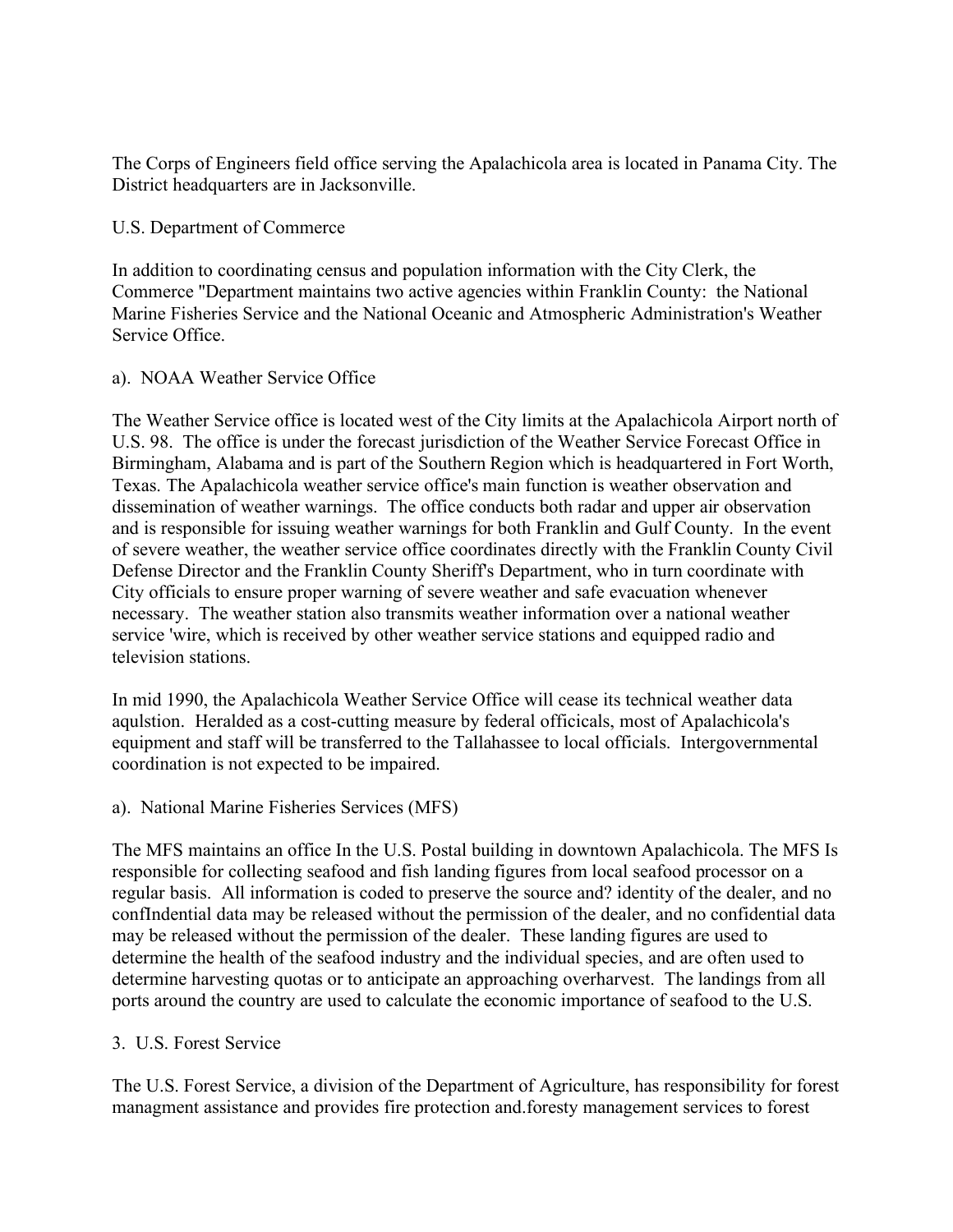and wildlife areas in the County. The Forest Service operates and maintains the Apalachicola National Forest. The Forest extends Into three other counties: Liberty, Leon, and Wakulla. In Franklin County, the Forest covers 21,000 acres and has several recreation areas.

4. U.S. Fish and Wildlife Service

The U.S. Fish and Wildlife Service, a divisioi of the Department of the Interior, has several roles in the County. The Service manages St. Vincent Island Refuge, and is involved in threatened and endangered species management.

5. Environmental Protection Agency

The Agency addresses the County through the Clerk's office in regards to reports arid new legislation.

6. Federal Emergency Management Agency

The Agency is responsible for managing the Federal Flood Insurance Program in which Franklin County participates. The City planning office verifies that flood requirements are .met for new construction and inspects the existing buildings to make sure they do not make additions which violate the flood program.

7. Department of Housing and Urban Development

The Department adminsiters a variety of grant programs which the City has participated in over time.

#### 8. Soil conservation Service

The Soil Conservation Service is a non-regulatory, public assistance and resource inventory agency of the United States Department of Agriculture. SCS advises to promote wise land use management for maximum environmental, economic, and aesthetic benefits. Erosion control and prevention, water management, natural resource conservation, and agricultural productivity are major concerns that the agency provides assistance for.

SCS completed soil survey field work for Franklin county and Apalachicola in 1989 and will publish the data in the early 1990's. A preliminary report containing soil survey maps will be available in late 1989. A water management study is currently underway for the City of Apalacnicola and should be available In the early 199O's.

Agency assistance is available for Franklin county through the SCS field office in Blountstown, the SCS area office in Marianna, and the Gulf County soil survey office in Wewahitchka. The soil survey office can assist in land evaluation and site assessment for facilities and other development.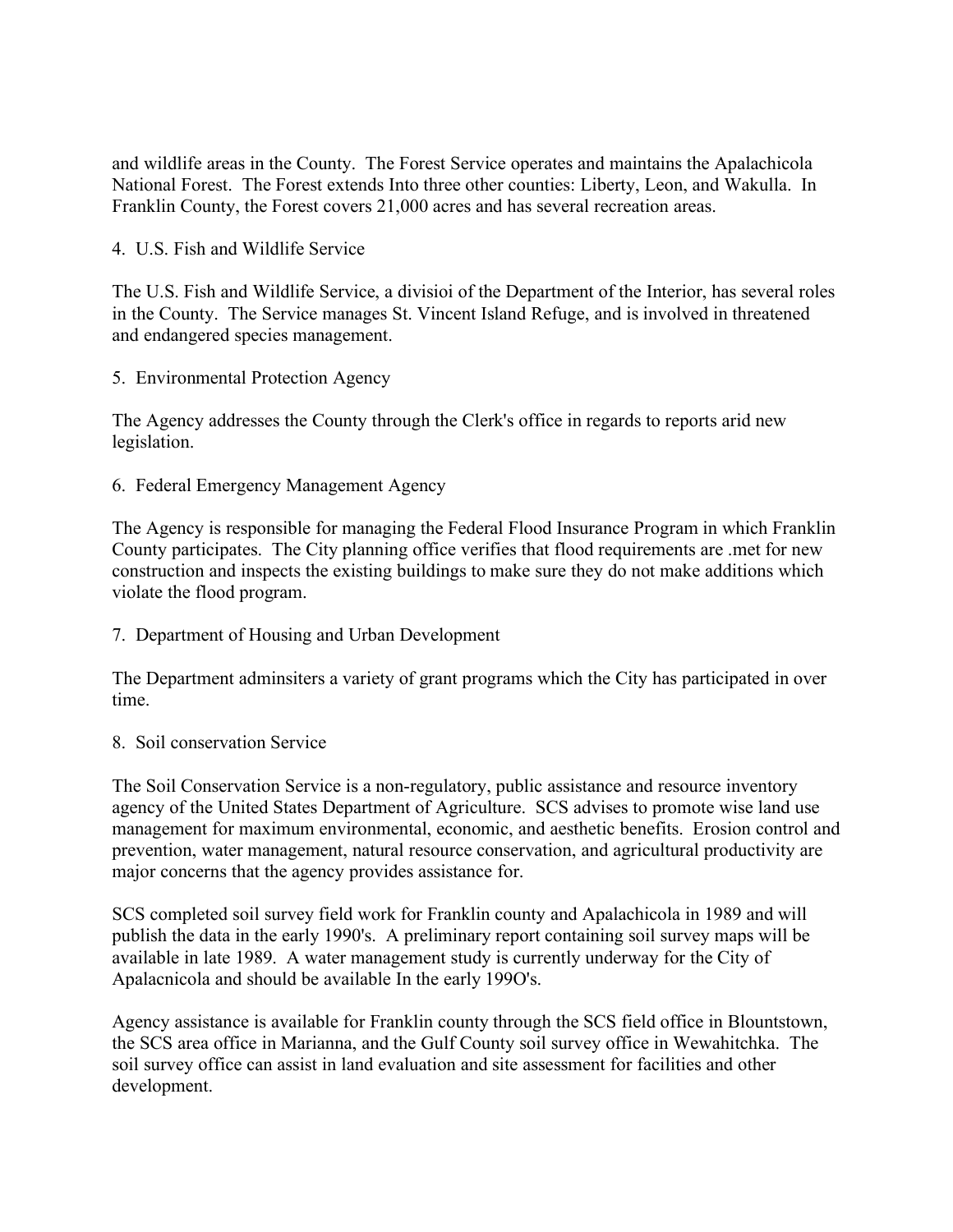- F. Quai-GovernmentOrganizations & Civic Groups
- 1. Resource Planning and Management Committee (RPHC)

A governor-appointed committee consiting of local and state government officials as well as representatives from throughout the business, development and seafood community, the RPMC focuses on determining existing and potential problems in the Apalachicola Bay Area and developing recommendations for solutions to these problems. The RPMC was established in 1985 as a result of the legislated ACSC designation for Franklin county. State statutes specify the RPMC's responsibilities as follows:

1) Develop recommendations as to the sufficiency of the Apalachicola Bay Area's comprehensive plans and land development regulations.

2) Recommend changes to state and regional plans and regulatory programs affecting the Apalachicola Bay Area.

3) Assist local governments in the Apalachicola Bay Area .

4) Study the feasibility of providing sewerage facilities to he residents of St. George Island.

5) Review reports and other materials, and

6) Review the s.eptic tank study to be performed by the Department of Health and Rehabilitative Services.

The Committee is also charged with considering other issues or problems, consitent with the intent of the Apalachicola Day Protection Act that may affect the natural or economic environment of the Apalachicola Bay Area. All reports and recommendations of the Committee are submitted to the Department of Community Affairs for review and further ac-tion'.

2. Franklin County Economic Development and Tourism Council (EDTC)

The Economic Development and Tourism Council was born out of the RPMC and funded initially by DCA for the purpose of encouraging compatible economic growth within the County and Cities. The EDTC is currently drafting an optional economic \* development element for Franklin County's comprehensive plan.

3. Civic Groups

Civic groups such as the Apalachicola Bay Area Chamber of Commerce and the Downtown Improvement Association in Apalachicola are active in the City. A Jaycee club was organized in Apalachicola in recent months; Rotary and Lions Clubs are also active. Other business and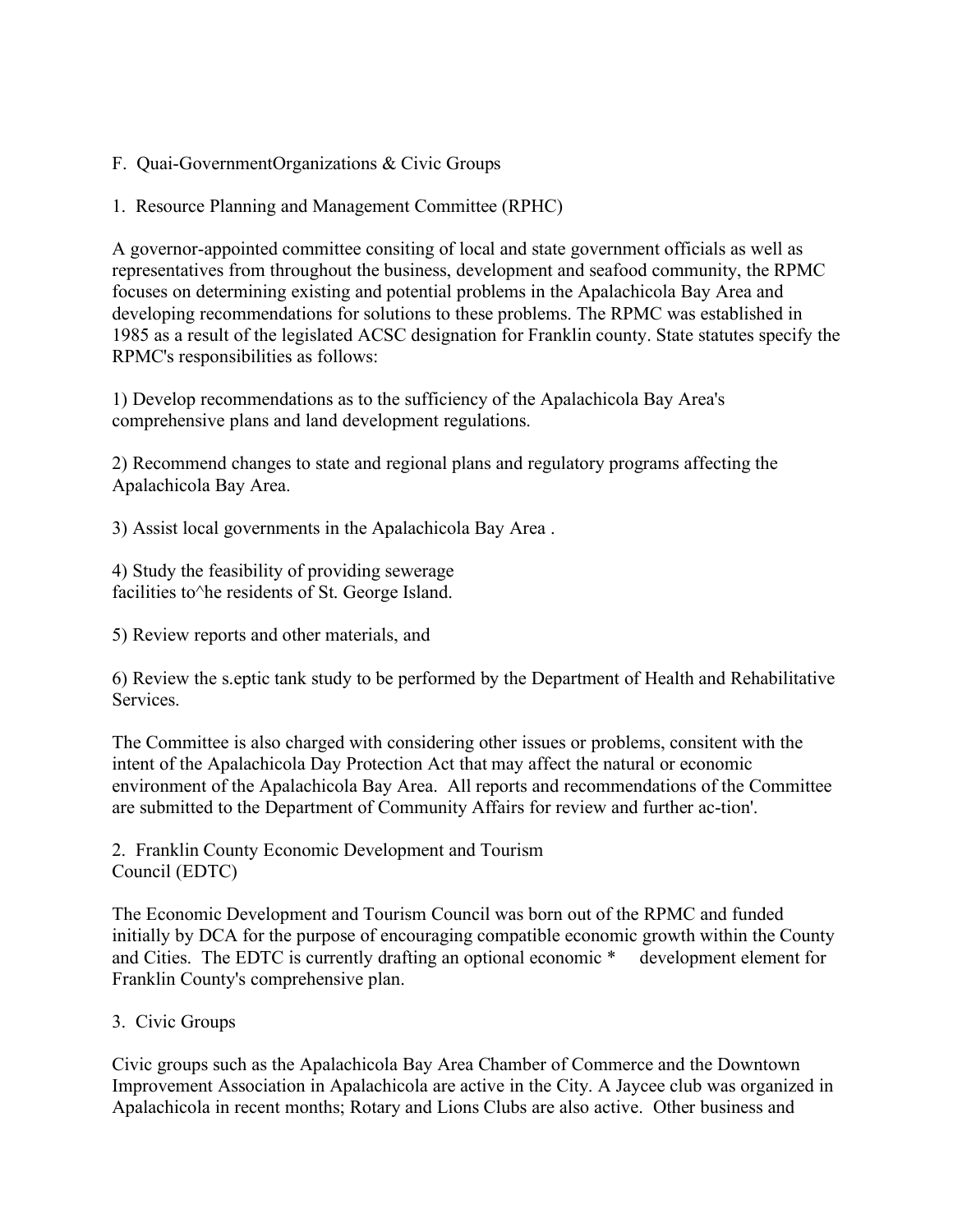work-related organizations include the Seafood Workers and the Seafood Dealers Associations. Social and special interest clubs include: The Philaco Women's Group; chapters of American Legion, Disable American Veterans, Audubon, and the Franklin County Senior Citizens.

## G. Utilities

The following narrative explains the various utilities operating in the City. Adjacent utilities in the County are listed, however, they have no impact on the City.

#### 1. Electricity

Electricity is provided to the City by Florida Power Corporation. The Florida Power and Corporation, an investor owned utility, serves customers in .32 counties in the state. The system consists of 19 generating facilities distribued geographically throughout its service territory. Franklin County is the westermost County completely served by FPL. The regional office serving the County is located in Monticello, but the Company maintains offices in Apalachicola and Carrabelle.

2. Potable Water and Sanitary Sewer

Potable water and centralized sewerage service are provided by the City. There are isolated areas in the City, where water and sewer are not available, which are serviced by septic tanks and private wells. The City also provides service in some adjacent unincorporated areas. City of Apalachicola P.O. Box 1G Apalachicola, Fl 3232O 904-653-9531

Potable Water and Sewer In the County

Potable Water in the County is provided by a variety of entities. Four water districts with limited service area have been established in the unicorporated portions and the two incorporated towns have water works with distribution lines extended into some parts ol the surrounding countryside. The four water districts are: Alligator Point Water Resources District, Lanark Village Water and Sewer District, Eastpoint Water and Sewer District, and St. George Island Utility Company.

In addition, individual water wells on . residential and commercial properties are scattered throughout the unincorporated areas of the County.

Sanitary sewerage is provided by the same entities providing potable water. Eastpoint Water and Sewer, Lanark Water and Sewer, and Alligator Point Water Resources provide sanitary sewer in the unincorporated areas o£ the County. St. George Island Utility Company has no sewer facilities at tnis time. City of Carrabelle has not extended sewer lines into the County.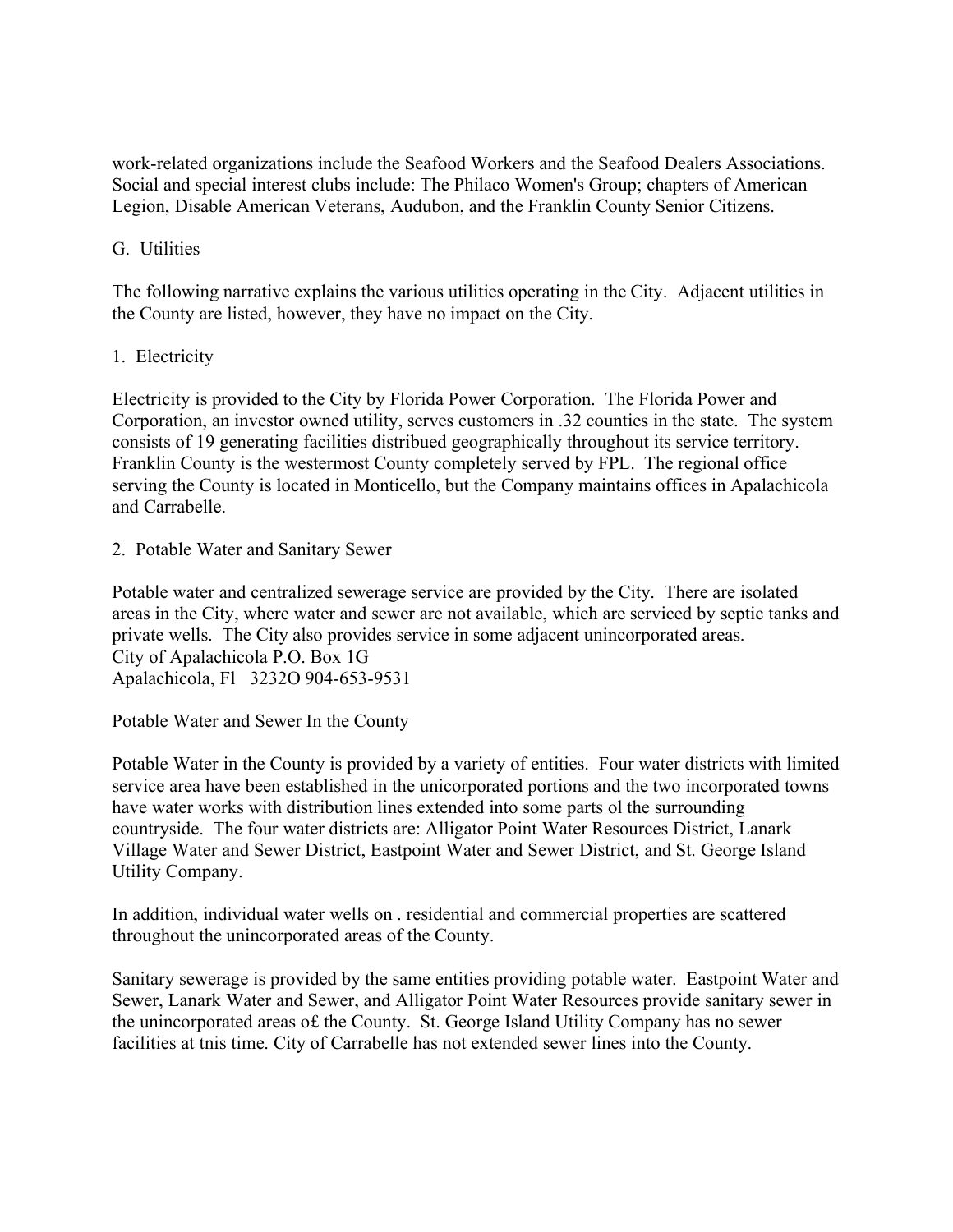Wastewater treatment plants (package plants) serve three commercial establishments on St. George Island arid one on Alligator Point. Septic tanks are used on residential units and small scale commercial properties scattered throughout the unincorporated area.

## H. Other

1. The Franklin County School Board

The Franklin County School Board is an independent public agency operating primary and secondary educational facilities County-wide. The Board, with five members elected by district, has a limited power of taxation to support public education, but has no regulatory authority over the use of land.

The following table explains the existing relationships between the government of A^palachicola and where applicable. Franklin County and regulator entities. The City government consists of the Clerk's Office, Police, Fire, Utilities, Planning and Parks £ Recreation. The City employs approximately 32 persona in these offices.The applicable County offices include the tax collector, property appraiser. Supervisor of Elections, and County Extensive Agent..

# TABLE 1 INTERGOVERNMENTAL MATRIX COORDINATION ENTITIES

| Agency/Dept.               | Nature of                     | City/County Office | Coordination   |
|----------------------------|-------------------------------|--------------------|----------------|
|                            | Relationsihp                  |                    | Mechanism      |
| Federal:                   |                               |                    |                |
| Commerce                   | Decennial Census,             | Clerk, Police      | 1,6            |
| Department                 | Data report                   |                    |                |
| Environmental              | Reports, assistance           | Clerk              | 1,4            |
| Protection Agency          |                               |                    |                |
| <b>Federal Emergency</b>   | Floodplain insurance          | Planning           | 1              |
| Management Agency          | and management                |                    |                |
| Housing and Urban          | <b>Block Grants</b> , housing | Clerk              | $\overline{2}$ |
| Development                | project                       |                    |                |
| U.S. Coast Guard           | Distress signals,             | Sheriff            | $\mathbf{1}$   |
|                            | incidents in open sea         |                    |                |
| U.S. Army Corps of         | Regulations, dredge           | Planning           | $\mathbf{1}$   |
| Engineers                  | and fill, beach               |                    |                |
|                            | projects                      |                    |                |
| <b>U.S. Forest Service</b> | Manage forest areas,          | Clerk              | 6              |
| (USDA)                     | recreation sites              |                    |                |
| U.S. Soil                  | Reports, assistance           | Clerk (through     | 1,4,5          |
| <b>Conservation Agency</b> |                               | County Agent)      |                |
| (USDA)                     |                               |                    |                |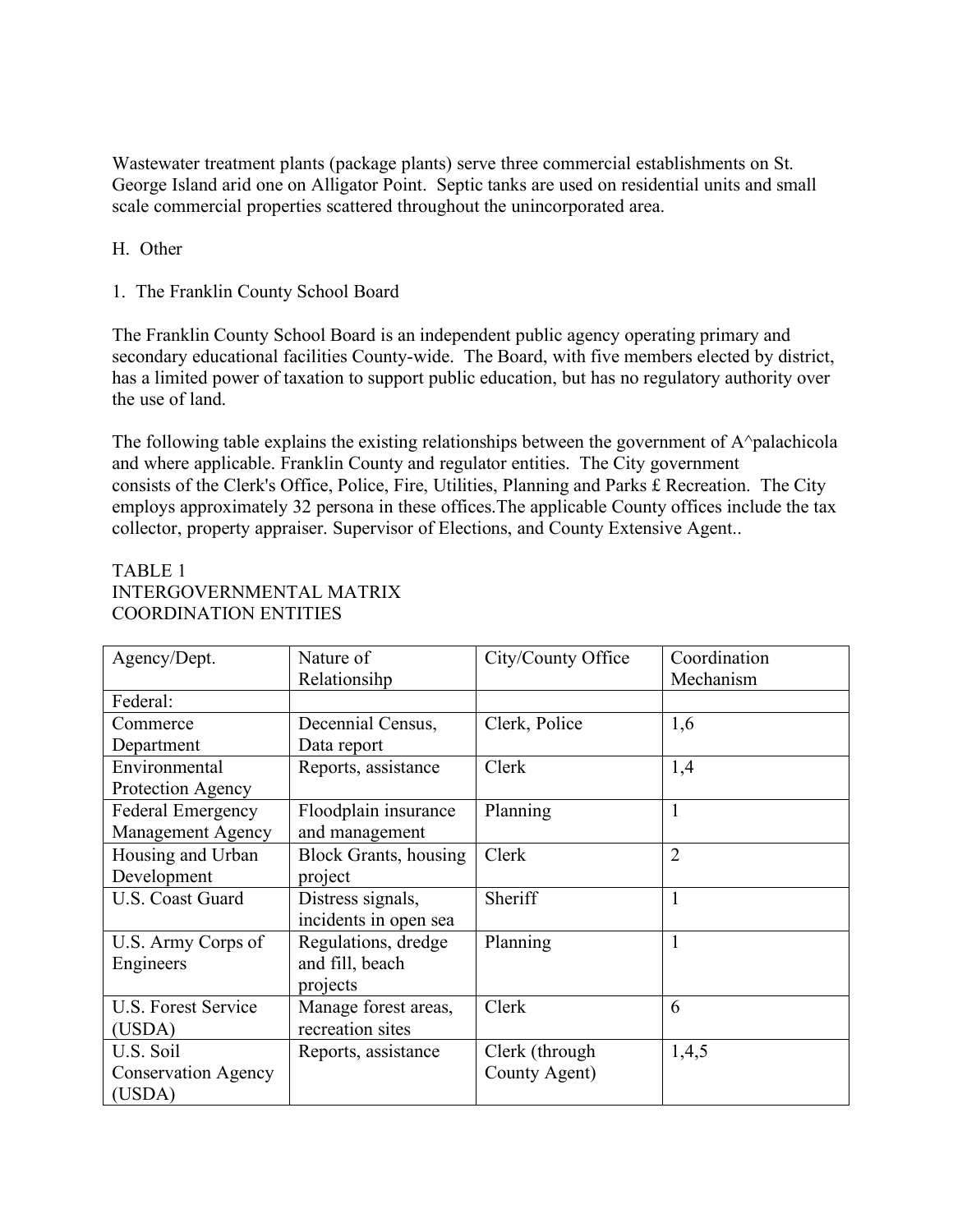| State of Florida         |                       |                        |              |
|--------------------------|-----------------------|------------------------|--------------|
| (Department):            |                       |                        |              |
| Corrections              | Regulation            | Sheriff                | 1,2          |
| <b>Community Affairs</b> | Planning Assistance,  | Planning               | 1,2,3        |
|                          | energy requirements   |                        |              |
| Environmental            | Permits, information, | Planning               | 1,4          |
| Regulation               | assistance            |                        |              |
| Health and               | Regulation,           | Planning, Police, Cler | 1,2,6        |
| Rehabilitative           | enforcement child     |                        |              |
| Services                 | support, septic tanks |                        |              |
| Highway Safety &         | Vehicle registration, | Police and Sheriff     | $\mathbf{1}$ |
| Motor Vehicle            | driver's license      |                        |              |
| Law Enforcement          | Criminal              | Police and Sheriff     | $\mathbf{1}$ |
| (FDLE)                   | Investigations        |                        |              |
| <b>Natural Resources</b> | Regulation,           | Police, Planning       | 1,4          |
|                          | information permits,  |                        |              |
|                          | Marine Patrol, parks  |                        |              |
|                          | and preserves         |                        |              |
| Professional             | Regulation,           | Clerk                  | 1,2          |
| Regulation               | enforcement           |                        |              |
| Revenue                  | Reporting             | Clerk, TaxCollector,   | 1,2          |
|                          |                       | Property Appraiser     |              |
| Insurance                | Reporting             | Clerk, Tax Collector   | 1,2          |
| <b>State</b>             | Regulation, records   | Clerk, Election        | 1,2          |
|                          |                       | Supervisor             |              |
| Transportation           | Road Work             | Clerk                  | 1,2,3        |
| Game and Fresh water     | Regulation, licenses, | Police, Sheriff,       |              |
| fish commission          | enforcement           | Planning               |              |
| Regional:                |                       |                        |              |
| Apalachee RPC            | Planning Assistance   | Planning               | 1,2,4,5      |
|                          | Reporting             |                        |              |
| Northwest Florida        | Planning, permitting, | Planning, Clerk        | 1,4,5        |
| W.M.D.                   | enforcement           |                        |              |
| Other:                   |                       |                        |              |
|                          |                       |                        |              |
|                          |                       |                        |              |
|                          |                       |                        |              |
|                          |                       |                        |              |
|                          |                       |                        |              |
|                          |                       |                        |              |
|                          |                       |                        |              |
|                          |                       |                        |              |
|                          |                       |                        |              |
| School Board             | Use of Recreation     | Clerk                  | 6            |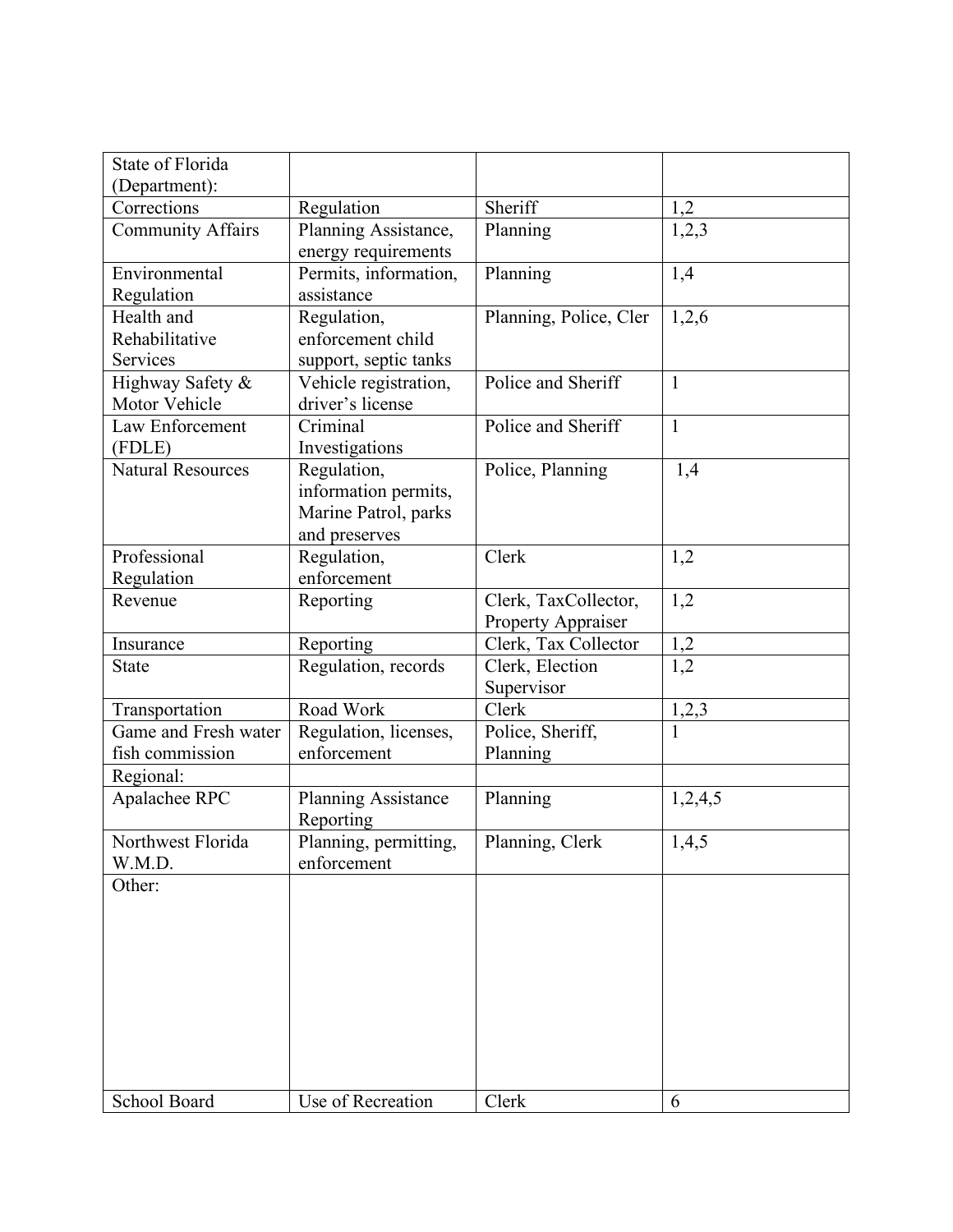|                                                            | <b>Faciliites at Schools</b> |               |       |  |  |
|------------------------------------------------------------|------------------------------|---------------|-------|--|--|
| Civil Defense                                              | Emergency                    | Clerk, Police | 5,6   |  |  |
|                                                            | Preparedness                 |               |       |  |  |
| Chamber of                                                 | Information                  | Clerk         | 3,4   |  |  |
| Commerce                                                   |                              |               |       |  |  |
| <b>Utilities</b>                                           | Information                  | Clerk         | 1,4,6 |  |  |
|                                                            | installation                 |               |       |  |  |
| Key to Coordinate Mechanism                                |                              |               |       |  |  |
| 1. Regulation and/or enforcement                           |                              |               |       |  |  |
| 2. Formal reporting of data, program status, or activities |                              |               |       |  |  |
| 3. Binding agreement                                       |                              |               |       |  |  |
| 4. Information meetings and/or correspondence              |                              |               |       |  |  |
| 5. Committee/Advisory Board                                |                              |               |       |  |  |
| 6. Information exchange                                    |                              |               |       |  |  |

## III. ANALYSIS

## A. State and Regional Coordination

The state's comprehensive plan with its state-vide goals and the regional comprehensive plan has provided the broad guidance for the development of this local plan. Changes in the state and/or regional plans will be reviewed in all instances to insure continued consistency and compatibility within the local plan. Similarily, changes in the local plan will be in coincidence with the regional and state plans. Additionally, since the city in any area that has been designated an area of critical state concern, all changes in land development are required to be approved by the state. In addition, the local DCA office provides technical assistance and advice through review of development action, attendance of city commission and planning and zoning commission meeting and other more informal means.

## B. Interlocal Mechanisms

Local governments coordinate the provision of services in certain areas of mutual Interest through various types of agreements. Intergovernmental coordination mechanisms may involve contractual agreements that specify a cooperative arrangement, outline the organization and administration requirements and provide for the dispersal of funds. These formal arrangements are knovn as "interlocal agreements." Less formal agreements are often used where funds are not exchanged in the provision of a service or program.

Described below are the existing formal and informal coordination mechanisms between the City and Franklin County, and in some cases the City of Carrabelle.

## 1. Recreation.

Both Apalachicola and Carrabelle allow residents of the unincorporated areas to use recreational facilities owned and operated by each City and to participate in recreational programs sponsored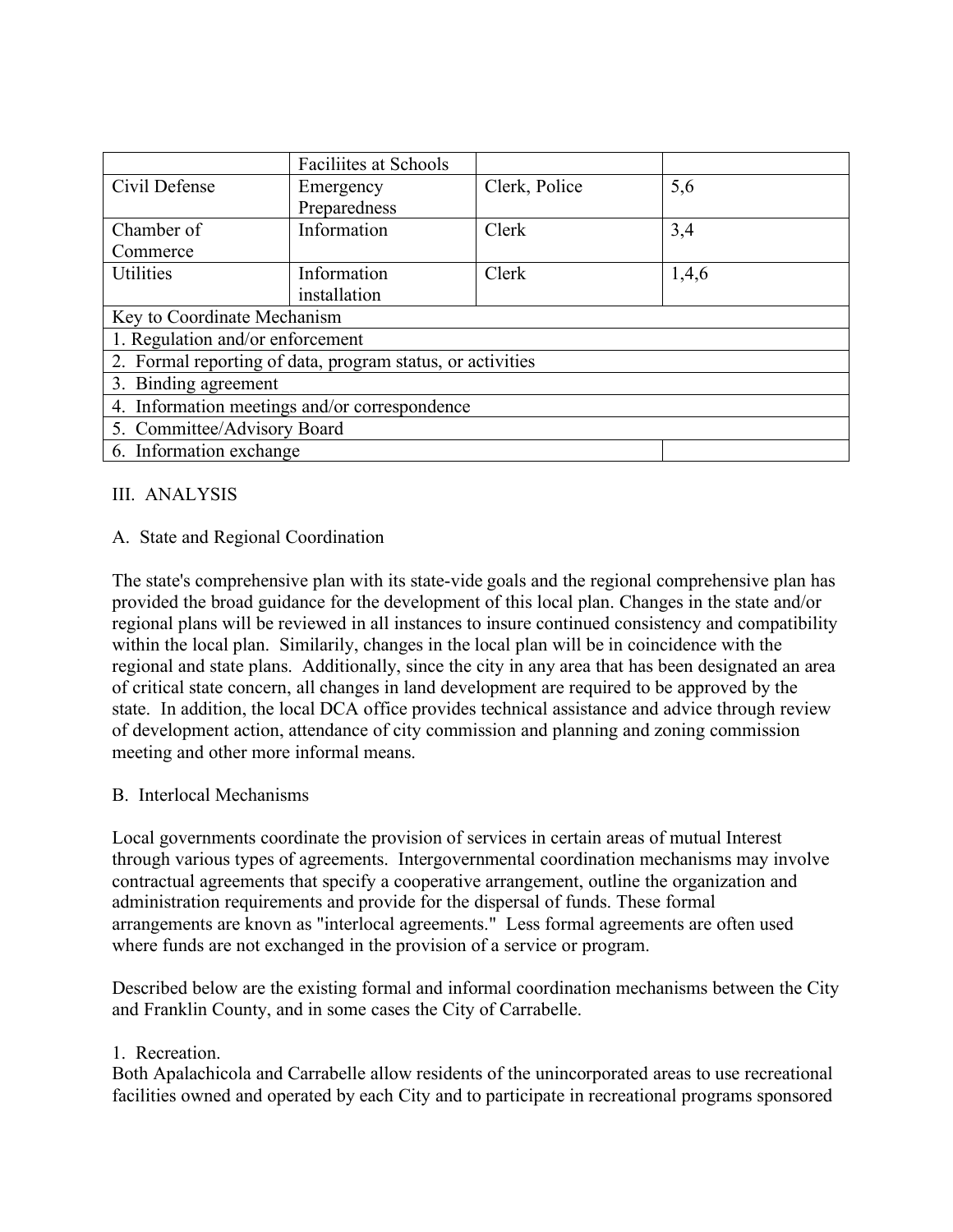by the cities. This is an informal agreement. Some of the activities sponsored by Apalachicola take place in facilities owned by the Franklin County School Board.

# 2. Solid Waste

By verbal agreement the County allows the residents of Apalachicola and Carrabelle to use the County owned and operated landfill at no charge.

## 3. Road Improvement

In the past, a verbal understanding has existed between the City and the County in which the County receives all road funds from the state and then paves roads throughout the County according to priorities established by the County Commission. The County has also provided cold mix asphalt for maintenance when requested by the City. Maintenance labor is provided by the City.

## 4. Public Library

Apalachicola makes its Public Library available to County residents by informal agreement. There are no public library facilities owned by the County.

## 5. Fire Protection.

Fire protection for City residents is provided by City of Apalachicola Volunteer Fire Department. There are five other fire departments in Franklin County: Carrabelle Volunteer Fire Department, Eastpoint Volunteer Fire Department, St. George Island Volunteer Fire Department, St. James/Lanark Volunteer Fire Department, and Alligator Point Volunteer Fire Department. A verbal understanding exists which allows the closest fire department to respond to a fire.

Municipal fire.departments are reimbursed for expenses related to responding to County fires. Beginning October 1, the County will be divided into Municipal Service Benefit Districts which will levy taxes for fire protection. Each fire department will submit a budget in order to receive funds. The departments will also enter into written contracts with the County at that time.

## 6. Mosquito Control.

The County provides to the City mosquito control services for which the County receives money from the state. The County operates two trucks on regular schedules that cover the entire County.

- B. Analysis By Element
- 1. Future Land Use Element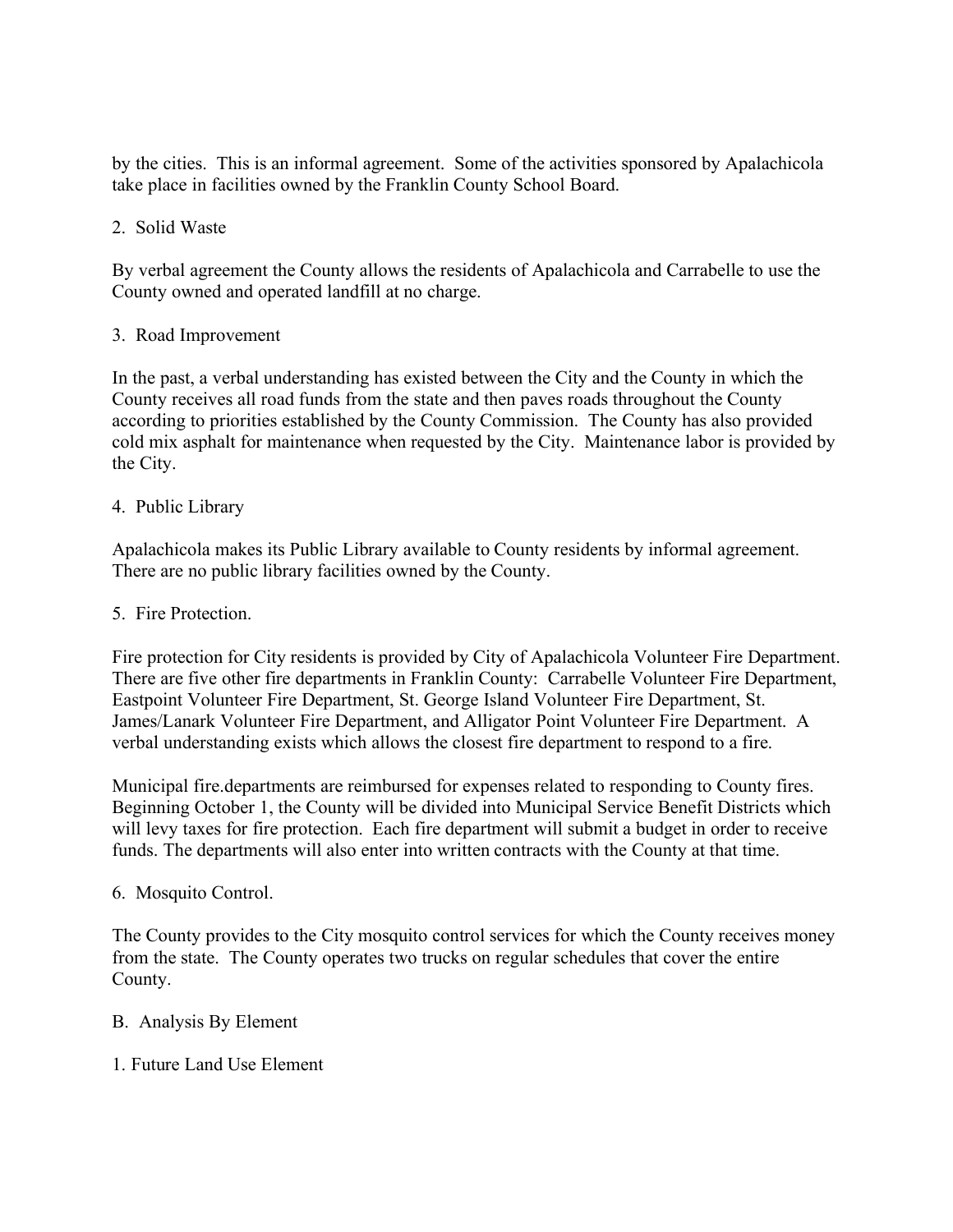a. Issue: Coordination of the current Land Development Code and other Ordinances with permitting for developing within the City, and areas of critical concern.

Coordinating Entities;Primary responsibilities rest with the Planning and Zoning Commission, however, coordination with City departments, boards, and the City Commission can be a problem. Another factor is relations with citizens, citizen groups, and the media.

Coordination Mechanisms:These currently range from primarily informal contacts to formal hearings and sometimes joint meetings. Public notices are sometimes required and meetings are included in the newspapers "Calender of Community Events", and are announced by the local radio station. All meetings are opened to the public.

Recommendations;That provisions be made - update the current Land Development Code to assure its consistency with the adopted Comprehensive Plan. Coordination procedures should be included as part of the updating. This should be accomplished within one year after the Comprehensive Plan is approved.

b. Issue: Coordinating permits in areas with overlapping jurisdiction of federal, state, and local agencies.

Development along or adjacent to waterways or wetlands are required to obtain permission from agencies with overlapping authority. The City now has an informal system of sharing information on permits with other agencies but problems do occur for both applicant and agencies because of inadequate and indirect communication.

1). Coordinating Entities: City of Apalachicola, U.S Army Corps of Engineers, Florida Department of Natural Resources (DNR), Florida Department of Environmental Regulation (DNR), Florida Department of Health and Rehabilitative Services (HRS), Florida Department of Community Affairs (DCA).

2). Coordination Mechanisms: No coordination mechanism currently exists. The informal arrangement works well for informational purposes. However, it does not provide adequate communication among regulatory authorities.

3). Nature of Relationship: The City has been issued building permits contingent upon other appropriate permits being obtained. Recently a policy requiring that all required permits be in hand before a City building permit is issued was adopted.

4). Recommendations: The City should develop procedures that will facilitate joint application in affected areas. A more formal process is needed to streamline the steps the applicant must go through and to ensure compatible development. The recently adopted procedure should be formalized.

These recommendations relate to sections 16.2.1.1; -16.2.1.2 of the Apalachee Regional Comprehensive Policy Plan (ARCPPK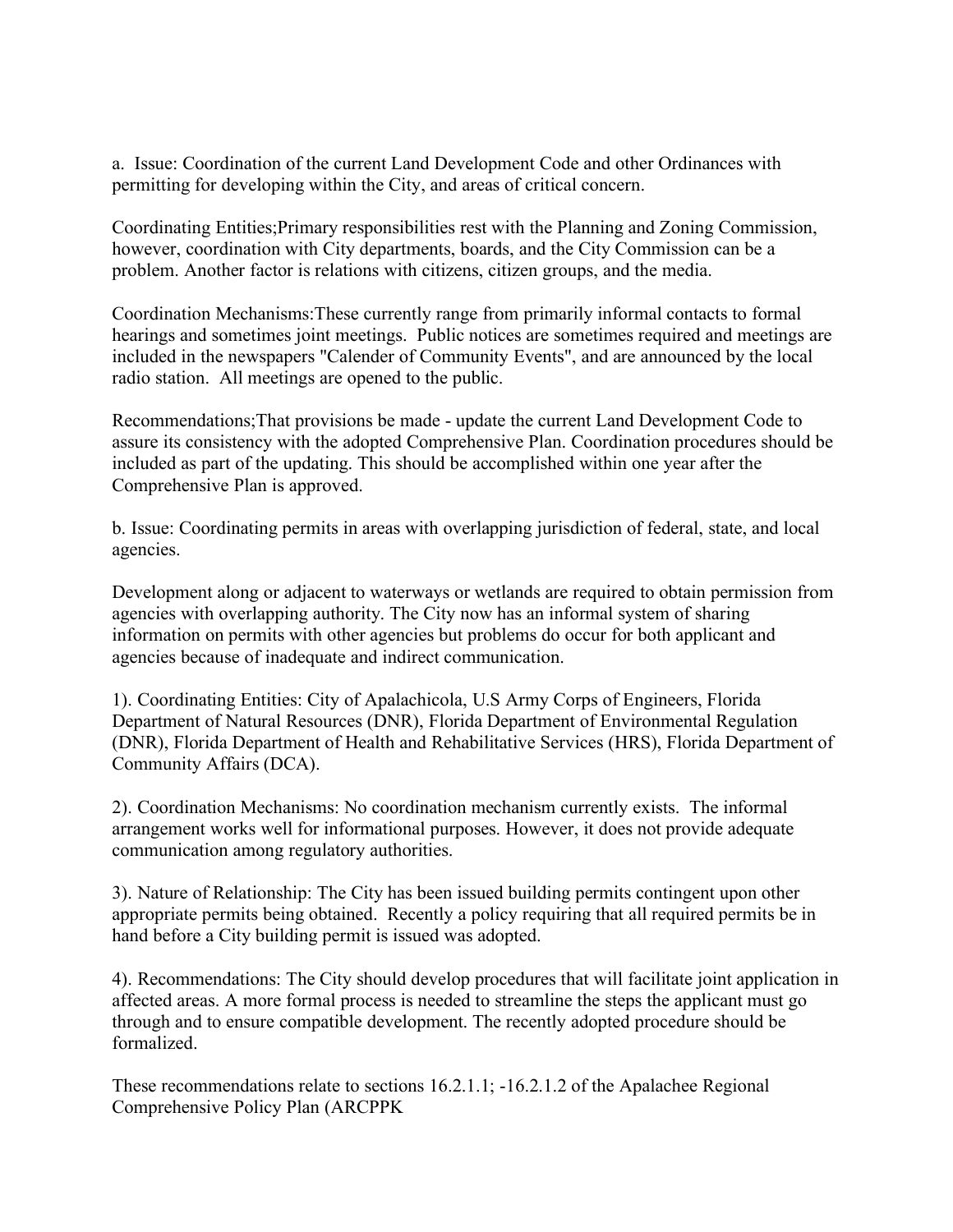c. Issue: Land Use Plan Amendments and Zoning Changes Adjacent to City-County Boundaries. When land is rezoned or developed in unincorporated areas adjacent to the City according to the land use and zoning designation  $o\pm$ " the County/ the result could be a development which is inconsistent with land use and zoning regualtions of the City. There have been no conflicts or complaints but as the City and County grow the potential for conflict increases.

1). Coordinating Entitles: Apalachlcola Planning Department, Franklin County Planning Department.

2). Coordination Mechanisms: No coordination mechanism exists. Public notice is given and adjacent land owners are notified, but no intergovernmental communciation occurs.

3). Nature of Relationship: The relationship is dependent upon informal verbal communication when-it occurs at all. It would be to the mutual benefit of both City and County to develop coordination of planning and zoning changes. All local governments have the right and the responsibility to address the impacts of development proposed in the local comprehensive plans in adjacent jurisdictions.

Recommendations: The City should initiate periodic joint meetings with the County to coordinate planning for the effected areas. The City should maintain the integrity of the Apalachicola Future Land Use Map whenever possible.

These recommendations relate to the following ARPCC policies: 9.1.1.2, 20. 1. 1. 1.

d. Issue: Changes in City Boundaries

Municipal annexations can cause a number of land use problems. One problem occurs when the county's land use designations and zoning regulations are incompatible with those of the municipality. Another problem could occur if pockets of unincorporated land are left unannexed, surrounded by a city. This causes problems for the county in terms of maintaining land use consistency. Frequently the allowable housing densities on comparable zoning districts are not the same between the county and the city.

1). Coordinating Entities: City of Apalachicola Planning Department, Franklin County Planning Department.

2). Coordination Mechanism: No coordination mechanism currently exists. However, it is expected that annexations will increase and there will be a need for a formal coordination mechanism.

3). Nature of Relationship: The City may seek an annexation or contraction according to the procedures in Chapter 171, F. S. The County has no direct recourse to affect annexation activities. However, it would be to the mutual benefit of both the County and the City to develop a relationship which provides for coordination and planning of annexations or contractions.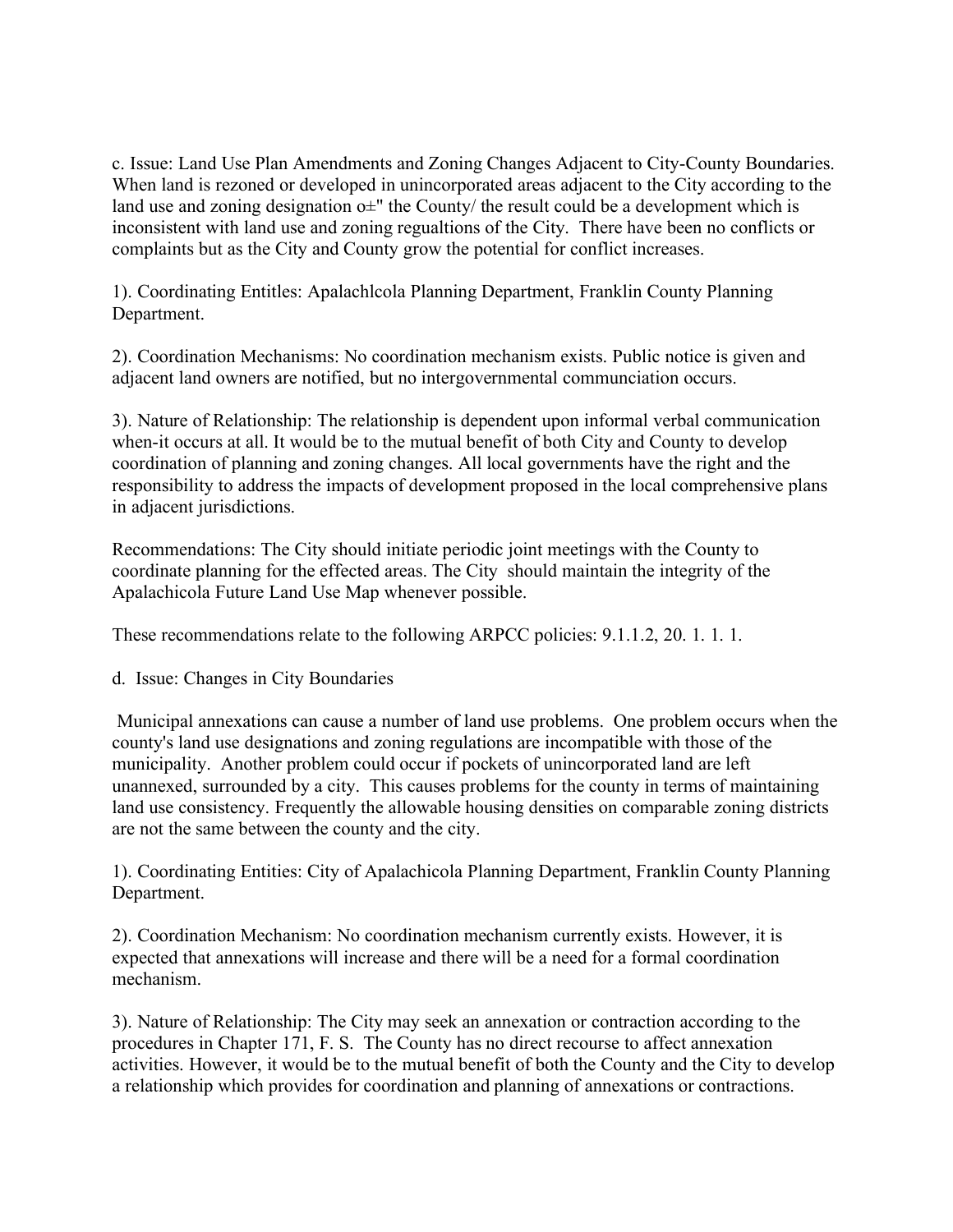4). Recommendation: The nature of the annexation process is more political than technical. It would be beneficial for Apalachicola to have a consistent annexation policy and agreement with the County. It is recommended that the two planning departments develope procedures for annexation.

# 2. Traffic Circulation Element

a. Issue: Level of Service Standards

The State has adopted level of service standards for its roads. The City has determined, as a result of the analysis conducted for the traffic circulation element, that Apalachicola's traffic volumes meet or exceed LOS standards established in the Traffic Circulation Element. The City's analysis of road improvements needs indicates that no additional improvements, beyond maintenance are neccesary. However, there is a need for ongoing Joint review of new development to ensure impacts on shared facilities are adequately reviewed and the rights-ofway needed for road expansion are protected by all governments.

Currently, some County-wide State road funds are received by the County and the City receives some funds direct. Road improvements are made according to priorities established'by the Board of County Commissioners. The County and Cities agree that it is not economically prudent for the County and the cities to separately own and operate road improvement equipment and to contract separately for contract paving.

1). Coordinating Entities: City of Apalachicola, Franklin County Board of County Commissioners, FOOT.

2). Coordination Mechanism: There is a verbal understanding between the City and the County regarding allocation of road improvement funds. Each County Commissioner determines the priority of road improvements in his/her district. The overall priority is established by the Board of County Commissioners.

3). Nature of Relationship: The nature of the relationship between a commissioner and his/her district varies with the commissioner. The nature of the relationship between the City and the County is informal yet cooperative.

4). Recommendation: The establishment of local comprehensive .plans, LOS standards, and the pressures of growth require a written agreement and delineating each parties' responsibilities. It is recommended that the City Commissioners responsible for road and a designated county representative develop procedures £or road improvements and paving within the City. The LOS standards adopted in the Traffic Circulation Element should be maintained to the greatest extent possible.

The above recommendations relate to the following ARPCC policies: 19.2.1, 19.2.2, 19.2. 3.

## 3. Housing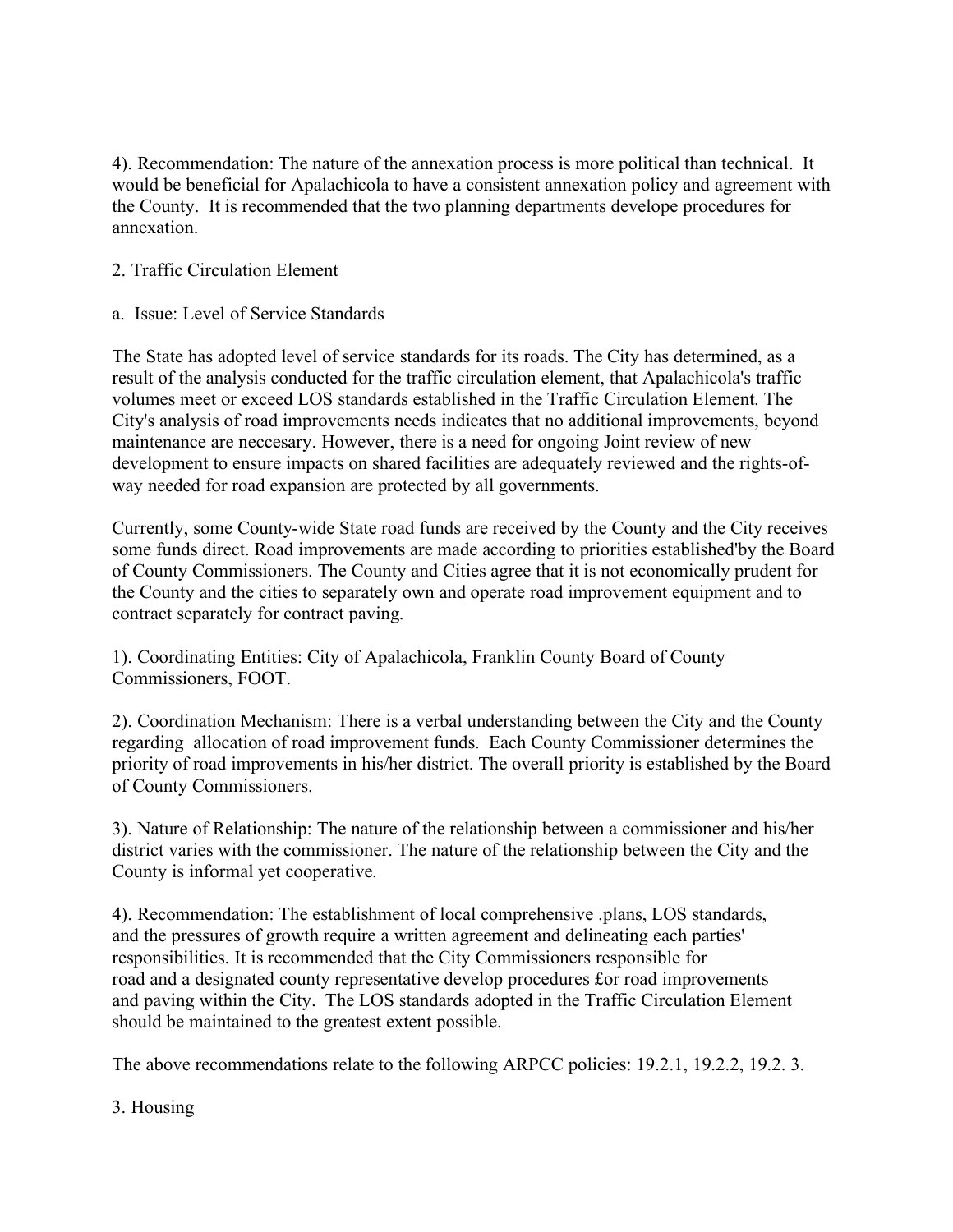a. Issue: Affordable Housing Strategy

The City of Apalachicola maintains the only housing authority in Franklin County, providing 54 units. Currently occupancy is being filled from a waiting list established in 19SG. There is a tremendous demand for affordable rental housing.

1). Coordinating Entities: Apalachicola Housing Authority, City of Apalachicola, DCA, HUD, Farmers Home Administration.

2). Coordination Mechanism: A written agreement establishing the Apalachicola Housing Authority has been signed by the City.

3). Nature of Relationship: The Relationship between the City and Housing Authorities is very Structured.

4). Recommendation: There is a well established need for affordable housing. The City should work with the Apalachicola Housing to obtain additional low income housing.

The above recommendation relates to the following ARPCC policy: 5.1.1.6.

b. Issue: Department of Health and Rehabilitative Services Group Homes

The Florida Department of Health and Rehabilitative Services (HRS) operates a number of programs licensing group homes and foster care facilities. These group homes serve adults and children, and are generally operated by private or nonprofit sponsors. There are no group home facilities in Apalachicola.

1). Coordinating Entities: City of Apalachicola, Franklin County Health Department, HRS.

2). Nature of Relationship: HRS has the lead role in this area and works primarily through private and non-profit organizations.

3). Recommendation: The coordination required to deal with this issue focuses on the relationship between the local governments and HRS. The City, through the planning department should work with HRS, to develop an intergovernmental program for group homes. The above recommendation relates to the following ARPCC policy: 5.1.1.9.

4. Infrastructure

a. Issue: Upgrading Apalachicola's stormwater sewers

Apalachicola's stormwater sewers are not currently operating sufficiently to handle the stormwater runoff within the City. The result is that & significant amount of nonpoint source pollution makes its way into Apalachicola River and is washed out into the Bay, carrying heavy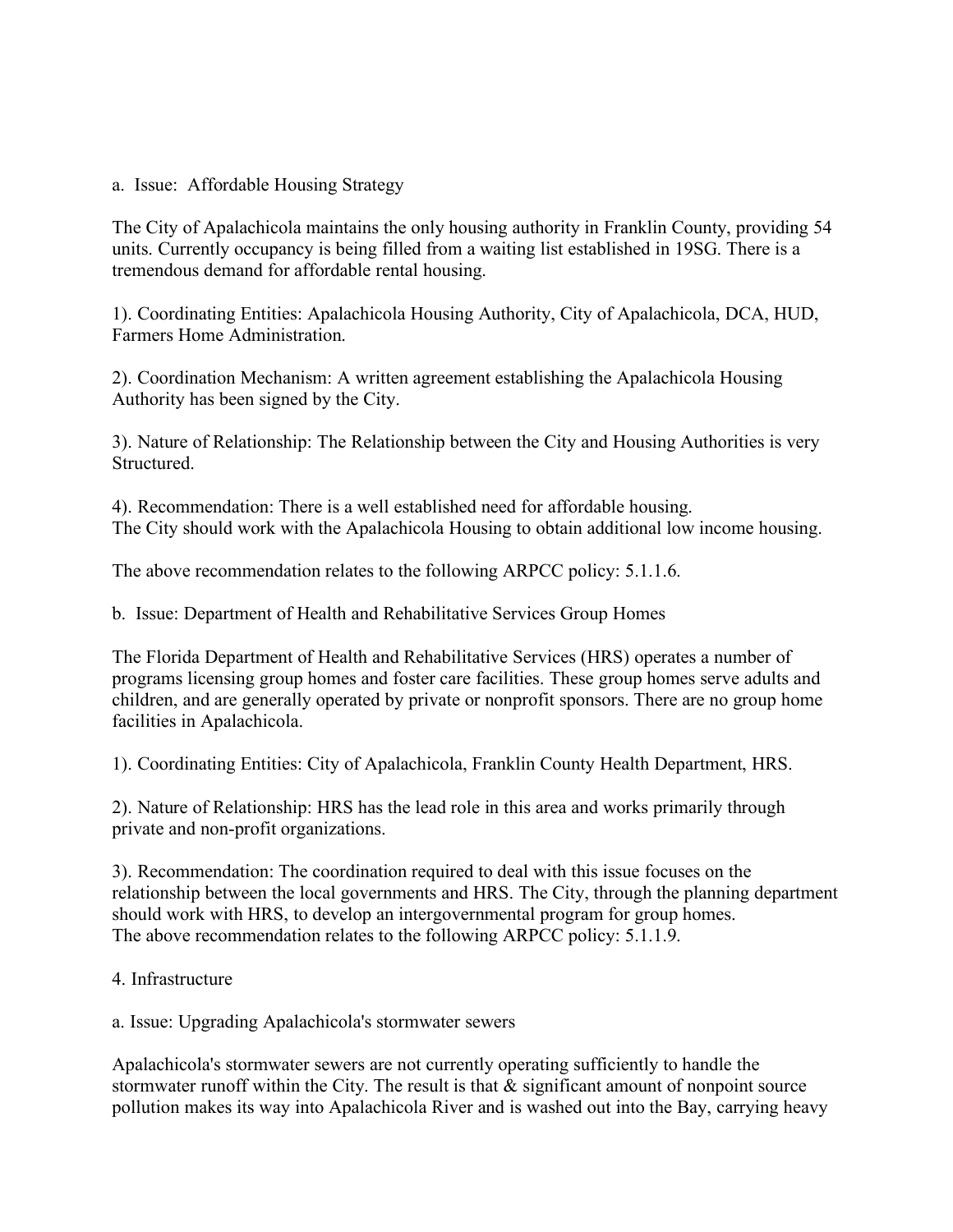metal contaminates from streets and parking areas. In. 1987 and pursuant to the Apalachicola Bay Protection Act, the Department of Environmental Regulation prepared a stormwater masterplan for Apalachicola and part of Franklin County. That plan, which was laid out in phases, outlined the steps necessary to implement effective stormwater management in the study area. Those phases included DER creating a set of aerial photographs which would in turn be used by the USDA Soils Conservation Service to do a needs assessment for the two study areas. Beyond the needs assessment phase, there is no mechanism in place to assure that stormwater improvements are made.

1). Coordinating Entities: City of Apalachicola, Franklin County, Florida Department of Environmental Regulation, Environmental Protection Agency, USDA Soils Conservation Service, NWFWI1D.

2). Coordinating Mechanisms: No coordination mechanism exists.

3). Nature of Relationship: DER and SCS are committed to completion of aerial photography and needs assessment. Beyond that, no relationship.

4). Recommendations: The City should coordinate with Franklin County to obtain funding through either DER, the NWFWMD's SWIM program, EPA or the SCS for the planning and design/construction of stormwater sewer improvements.

b. Issue: Shared Solid Waste Facilities

Franklin county currently provides for the solid waste disposal needs of Apalachicola. The County's new waste landfill will open before the end of 1989 and will accommodate projected demand for the next twenty years.

The new landfill will use acceptable management techniques and will be designed to adapt to new technologies including recycling. . Presently the County is considering charging a fee for use of the landfill.

1). Coordinating Entities: City of Apalachicola, Franklin County Board of County Commissioners, DER.

2). Coordination Mechanisms: The City has only a informal agreement with the County.

3). Nature of Relationship: informal

4). Recommendations: The City should negotiate an agreement with the County to establishing a satisfactory procedure. Discussion should also include the feasiblility of recycling. These Recommendations relate to the following ARCPP policies: 13.2.1.1 and 13. 2. 1. 3.

5. Conservation Element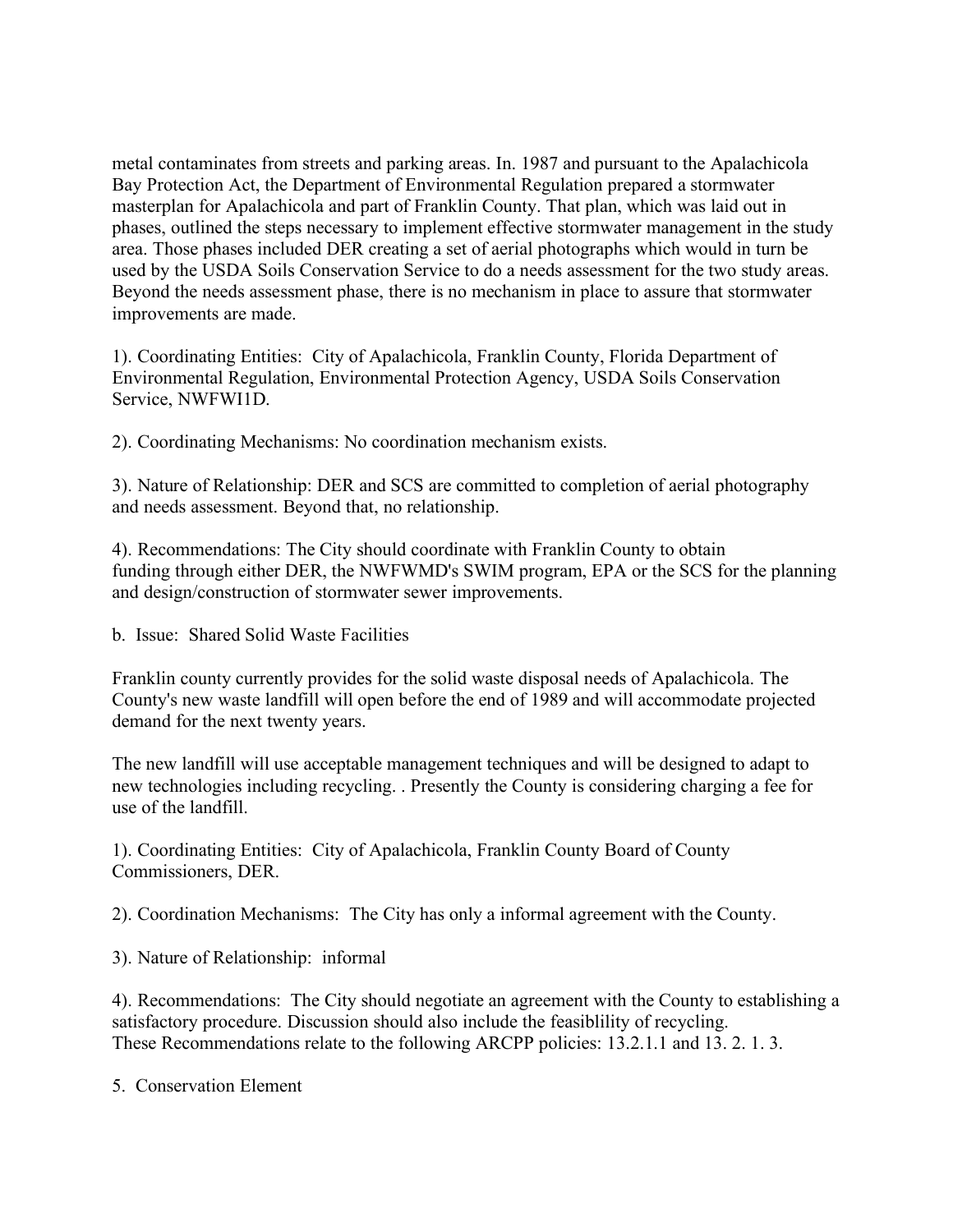a. Issue: Protecting Threatened And Endangered Species

Franklin County harbors approximately 6O threatened and endangered species. The species' presence have been documented only in the Apalachicola River and bay National Estuarine Preserve but it can be assumed some of the species cross-jurisdictional boundaries.

1). Coordinating Entities: Franklin County Planning Department, Florida Game and Freshwater Fish Commission.

2). Coordination Mechanism: The City does not formally coordinate with the Commission on the range or status of threatened or endangered species.

3). Recommendations: The City should continue to depend upon the Commission for reporting the presence of threatened and endangered species.

The above recommendations are related to the following ARPCC policies: 9.2.2.1, 9.2.2.2, 1O. 2. 1. 1, 10. 2. 1. 2.

- 6. Recreation and Open Space Element.
- a. Issue: Joint Use of Recreational Facilities

Shared facilities include baseball field, football field, tennis courts, basketball courts, fishing piers, docks, beaches, and libraries.

1). Coordinating Entities: City of Apalachicola, Franklin County School Board

2). Coordination mechanism: Informal arrangement.

3). Nature of Relationship: The City offers recreational programs, sometimes on Franklin County School Board property, which are open to all County residents.

7. Capital Improvements Element

a. Issue: Road Improvements

The County receives approximately \$700,000 each year from the State for road improvements.

1). Coordinating Entities: City of Apalachicola, Franklin County Board of Commissioners.

2). Coordination Mechanism: The City has no formal coordination mechanism addressing this issue. Issues are currently handled informally with the County Commissioner from each district generally determining road improvement priorities.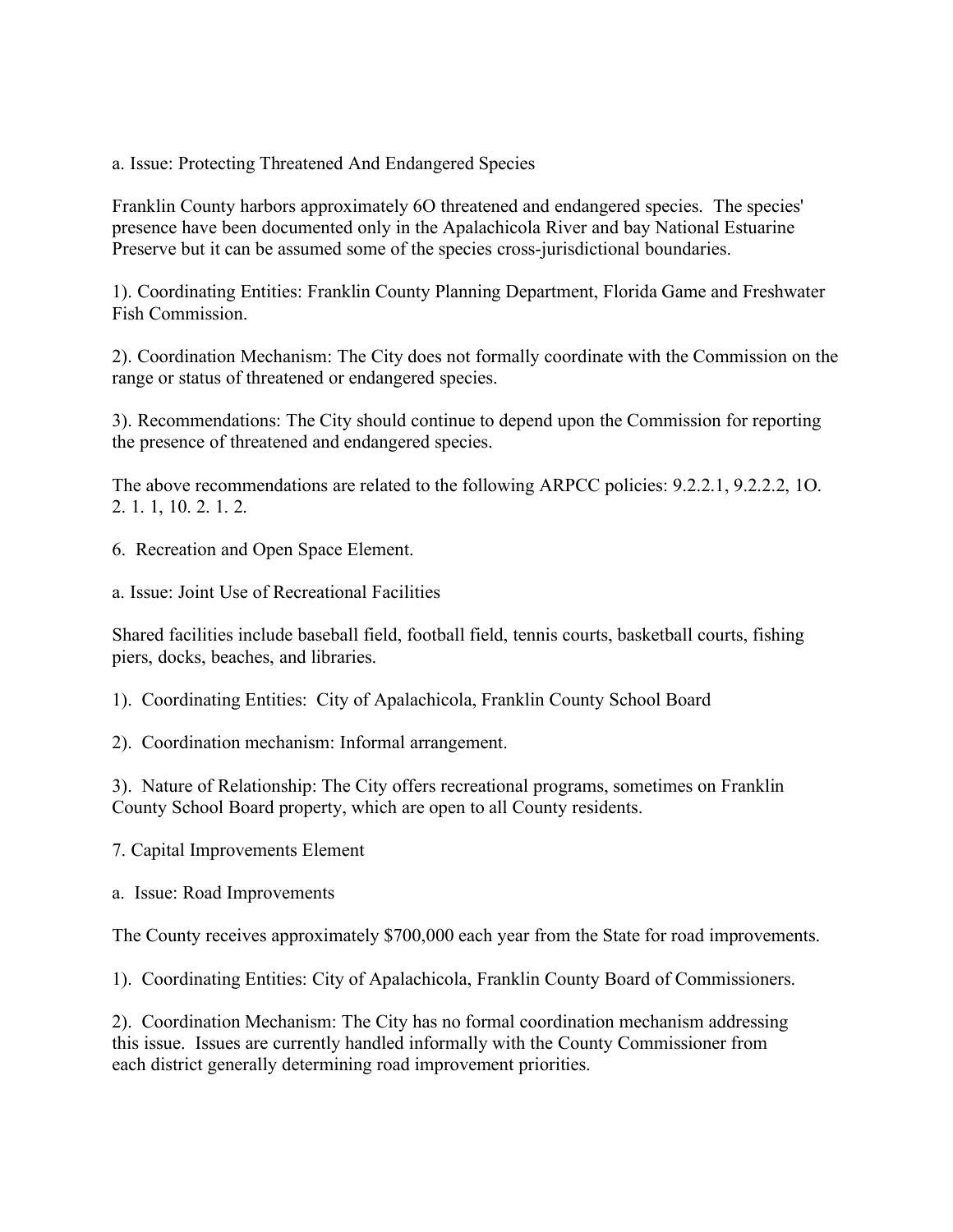3). Nature of Relationship: The County receives funds from FOOT and then allocates the resources as the County Commission determines. The City does not collect optional gas tax and therefore the only road money available comes from the State.

4). Recommendation: An optional gas tax should be considered to add to the City revenue. Also see section 2a.(4).

## b. Issue: Fire Protection

Fire protection in the City is provided by the Apalachicola Fire Department. The County has been divided into Municipal Service Benefit Districts which will levy taxes to pay for fire protection. The money is collected by the County and distributed to the fire departments in the County upon receipt of a budget request.

1). Coordinating Entities: City Commission and Apalachicola Fire Department, Franklin County Board of County Commissioners.

2). Coordinating Mechanisms: Written Agreement.

- 3). Nature of Relationship: Formal agreement.
- IV. GOALS, OBJECTIVE, AND POLICIES

The Intergovernmental Coordination Element establishes coordination relationships for issues raised in other elements of the City Comprehensive Plan. The Element does not establisn final solutions to issues but does establish the means by which these solutions can be sought.

The specific purpose of the Intergovernmental Coordination Element is to establish intergovernmental coordination mechanisms, processes, and procedures to achieve the goals and objectives of the City's Comprehensive Plan. Whenever possible, solutions should be sought which are beneficial to all involved entities. However, if issues can not be resolved, but must go to a mediator, the Apalachee Regional Planning Council's Informal Mediation Process shall be employed.

The goals, objectives, and policies section is the only portion of the Element which shall be adopted.

#### GOAL 1

To establish and maintain an efficient, effective and convenient program to address multijurisdictions, comprehensive planning issues for the purpose of:

- achieving the goals and objectives of the Apalachicola Comprehensive Plan - supporting the achievement of the Franklin County Comprehensive plan, the Apalachee Regional Comprehensive Policy Plan and the State Comprehensive Plan.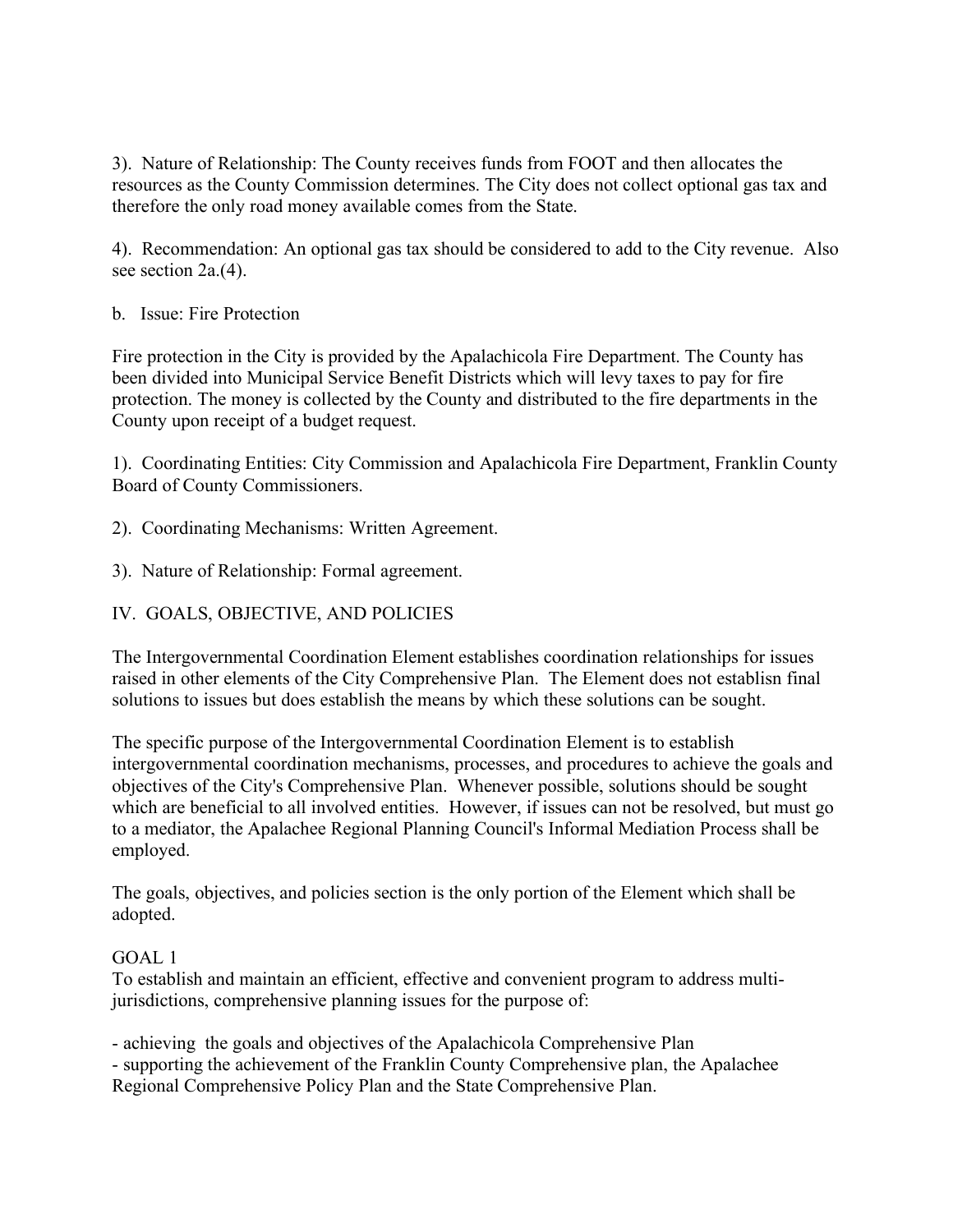- resolving inconsistencies between the Plan and units of local government providing services but not having regulatory authority over the use of the land; between the Plan and the comprehensive plan of Franklin County; and between the Plan and the plans of regional, state and federal agencies.

## OBJCTIVES AND POLICIES

OBJECTIVE 1.1: For coordination with Franklin County and the Franklin County School Board, the City of Apaiachicola should maintain existing mechanisms which are elfective and enhance or revise existing mechanisms which are ineffective or establish new mechanisms for issues not addressed by existing mechanisms. This will be accomplished by a r'eview and recommendation made by the Planning Department during 1990.

Policy 1.1.1: Maintain the following existing mechanisms which are effective through continuance of existing understandings:

a. City of Apalachicola and Franklin County public Library understanding.

b. City of Apalachicola and Franklin County recreation participation understanding.

c. Municipal Service Benefit Districts for the county-wide provision of fire protection services.

Policy 1.1.2: Enhance or revise the following existing mechanisms

a. Franklin County Landfill Agreement – a mechanism shall be created to provide a long-term understanding between the County, as the provider of the landfill, and the City. The agreement shall address proportional capacity, and hazardous waste handling. A formal written agreement should be developed.

b. City of Apalachicola and Franklin County road improvement understanding shall be formalized to include distribution of state road funds and Franklin County's responsibility regarding Apalachicola's LOS standards. A written agreement should be developed.

c. Potable water and Sanitary Sewer – The City of Apalachicola and Franklin County shall be formalize an agreement as to the City's providing of water and sewer to areas outside the incorporated city limits. The agreement shall address LOS standards, extension costs, maintenance and County fiscal responsibility.

d. Mosquito Control – The City of Apalachicola and Franklin County shall formalize on agreement as to the County's providing of mosquito control services to the City of Apalachicola. The agreement shall address frequency of spraying and maintenance of mosquito control ditches.

Policy 1.1.3: Establish the following new mechanisms for issues not addressed by existing mechanisms.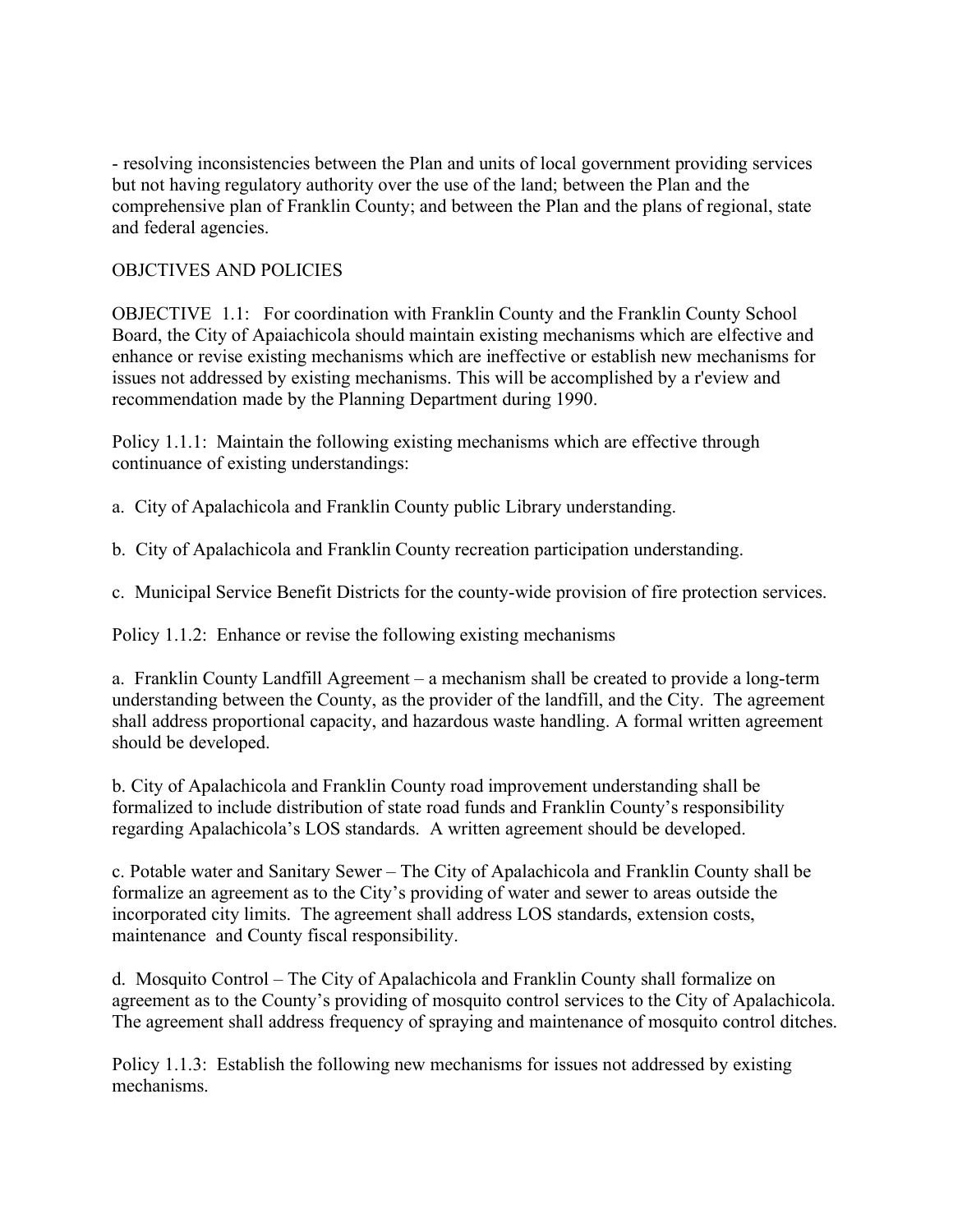a. Land Use Amendments and Zoning Changes (to include annexations) -The County and City Planning and Zoning departments shall coordinate zoning and land-use changes along City/County boundaries. The purpose vill be the maintenance of compatible land development and use. The departments shall meet prior to the public hearing process to ensure compatibility of rezoning/land use change request.

b. Housing Strategy - The City's planning department shall pursue grant funds from state and federal agencies to provide more standard, affordable housing units. The department shall seek assistance from the Department of Health and Rehabilitative Services in determining the need for group homes and foster care facilities.

c. Shoreline Improvements - City of Apalachicola and Franklin County shall formalize an agreement as to the distribution of funds received through the State Boater's Improvement Trust Fund. The purpose will be to determine equitable distribution of funds.

d. Public Facility Use - The City of Apalachicola and the Franklin County School Board shall establish an agreement regarding the use of school buildings and facilities for public recreation and meeting use.

Policy 1.1.4: The city planning department will insure that all actions within the city that impacts the bay, estuaries and other water bodies which are also under the jurisdiction of the county are coordinated with the county planning department.

Policy 1.1.5: The city clerk's office shall be the primary office responsible for the provision of needed Information and for the providing of securing services necessary for required coordination.

OBJECTIVE 1.2: A designated person from the City shall represent the City with other governmental entities to coordinate the establishing, Implementing and modifying any level of service standards for shared facilities with state, regional and local entities. The LOS standards adopted in this plan shall be maintained.

Policy 1.2.1: When a LOS conflict exists for shared facilities, the City will utilize this mechanism to seek an acceptable resolution. The resolution will either be a revision of LOS standards by one or more of the involved entities to create an equal LOS standard, or will be a formal agreement to accommodate different LOS standards.

Policy 1.2.2: Apalachicola shall seek consistency in level of service standards among other entities and retain level of service standards in the Apalachicola Comprehensive Plan.

Policy 1.2.3: Each conflicting standard shall be analyzed and recommendations made to the Apalachicola City Commissioners, and/or other governing bodies.

Policy 1.2.4: The Apalachicola City Commissioners shall formally accept or reject any recommendation within 90 days.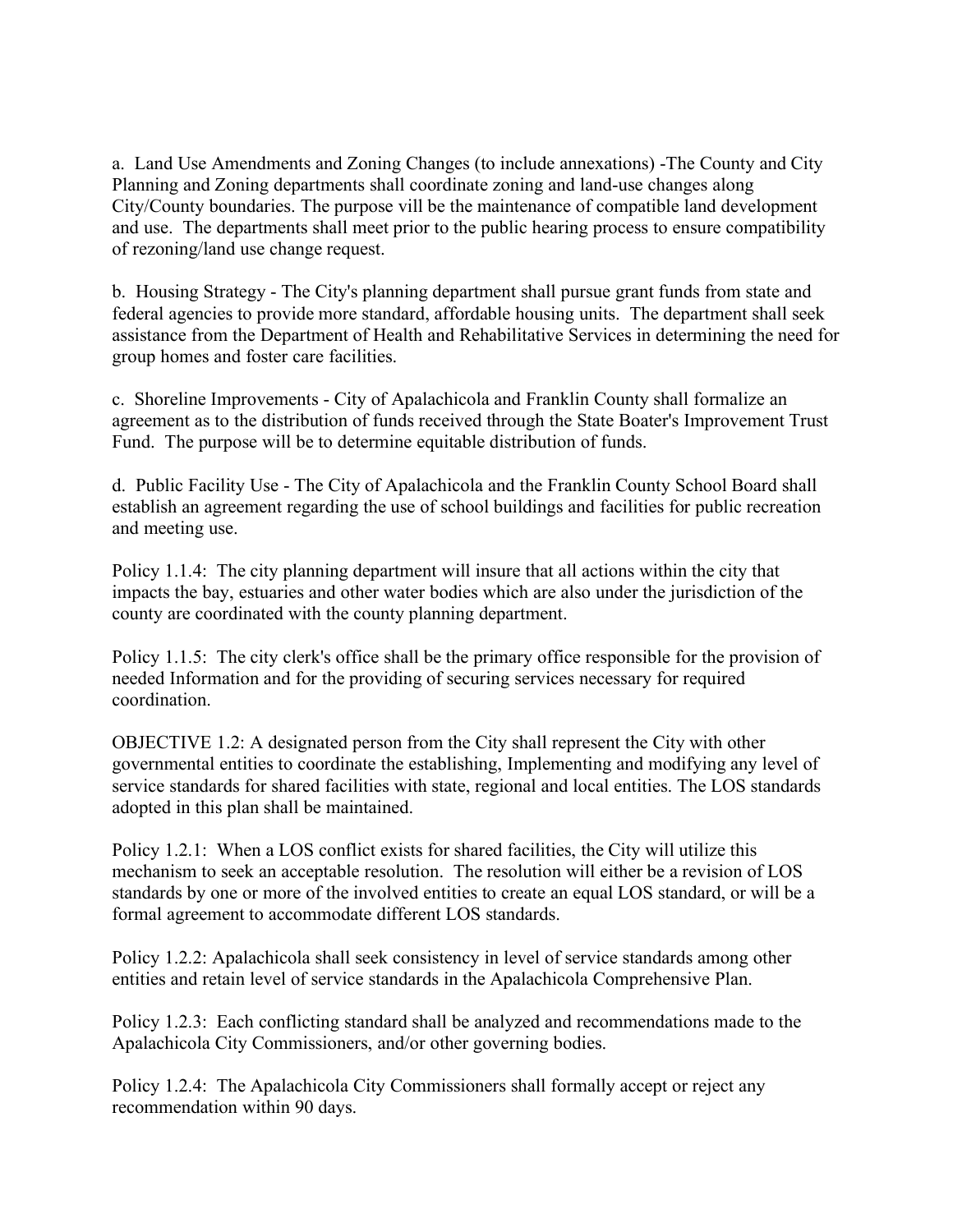Policy 1.2.5: If accepted, the recommendation shall be used to adopt a City resolution or execute a formal written agreement between the parties. Further, the Comprehensive Plan shall be amended if necessary.

Policy 1.2.6: If a resolution cannot be achieved, Apalachicola will seek to use alternative mechanisms including mediation, formal arbitration and challenging the comprehensive plans of the involved entity.

Policy 1.2.7: The city planning department will insure that all actions within the city that impacts the bay, estuaries and other water bodies which are also under the Jurisdiction of the county are coordinated with the county planning department.

OBJECTIVE 1.3: Establish flexible mechanisms for use by all local governments in the area of concern, other units of government providing services but not having regulatory authority over the use of land, and state and federal agencies which have been Identified as interested parties. A review of action taken to accomplish this objective will be made by the planning department during the first quarter of 1991.

Policy 1.3.1: The Mayor, or his designate, will coordinate the establishment of temporary task forces to further analyze issues and provide recommendations to the affected governing bodies. The task farces will focus on specific issues and will be composed of all affected parties requesting participation.

Policy 1.3.2: Each task force shall make recommendations regarding the establishment of a permanent Citizen's Advisory Board or Ad-Hoc Committee or designating specific individuals for special issues which require on-going coordination and management.

Policy 1.3.3: Recommendation provided by a Task Force, Advisory Board, or Ad-Hoc Committee snail be decided by the respective governing bodies within 90 days alter the recommendation is made. Upon agreement with the entities on the resolution of an issue, the Apalachicola Board of City Commissioners shall adopt or approve the agreement. The Comprehensive Plan shall be amended if necessary. If the recommendation is rejected, the parties involved shall seek. more formal means of resolution such as arbitration, third party recommendation, etc.

Policy 1.3.4: The City Commissioners, at the request of the Planning Director, shall seek to establish a task force to analyze the permitting process of lands under multi-governmental jurisdiction. The focus of the task force shall be lands adjacent to' wetlands and waterways with the intent to improve the permitting process. The Planning Director shall sit as chairman of the task force and membership of the task force shall be limited to the affected regulatory agencies.

Policy 1.3.5: The Apalachicola Board of City Commissioners, or a designated committee, shall examine the implications of increasing residential densities in areas adequately served by roads and water/wastewater systems.